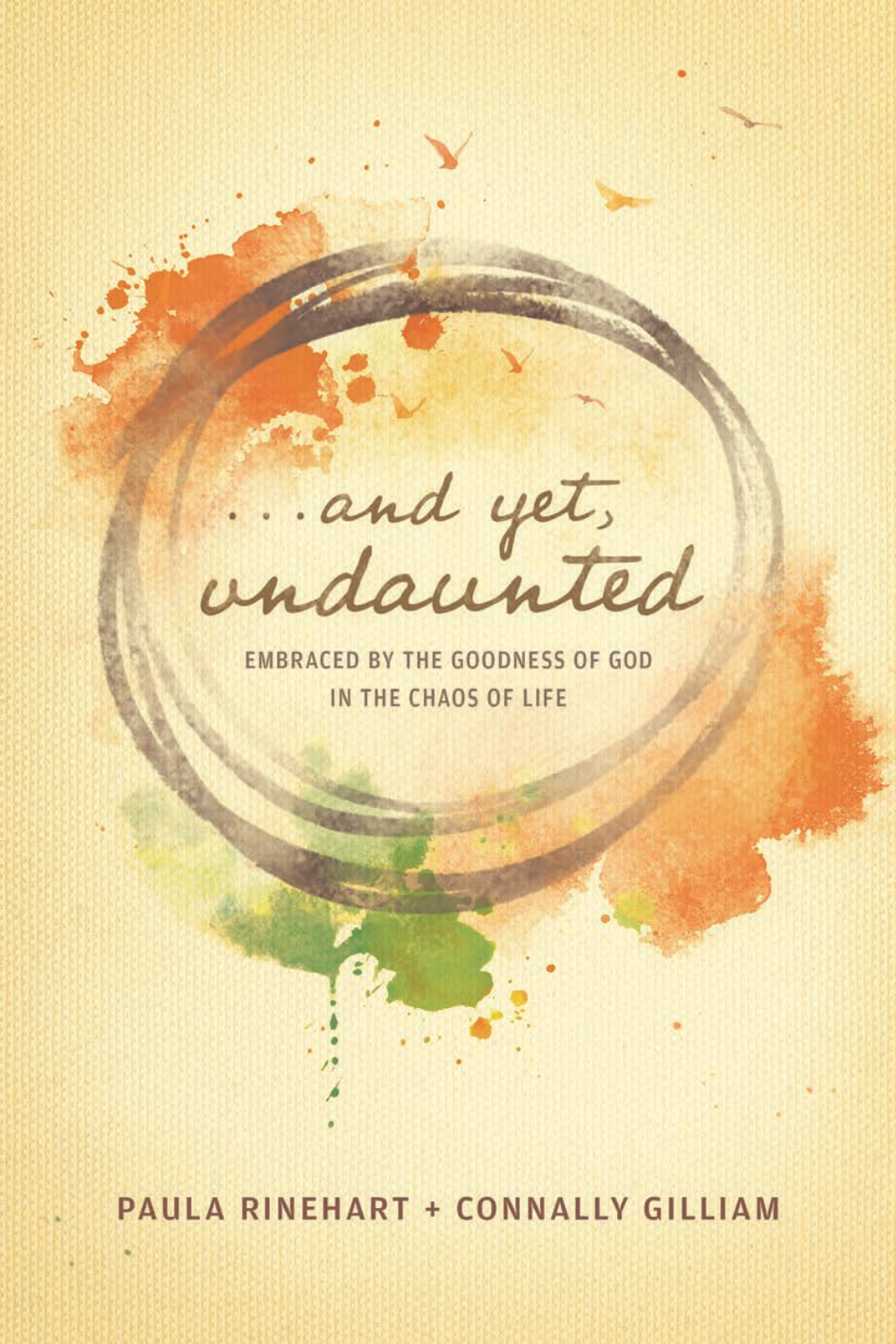I've been a fan of Paula Rinehart since my twenties. Her ability to combine sound, biblical theology with her sensitivity as a counselor is remarkable. This book is no exception—it's a must-read for anyone seeking to make sense of their story in light of God's greater story.

LAURA STORY, singer-songwriter

If life has turned out differently from what you expected, read this book. Paula Rinehart and Connally Gilliam skillfully write about our longings, our realities, our disappointments, and our hope for a life that's more perfect. *And Yet, Undaunted* will take you into a deeper understanding of God's Larger Story. The authors aren't afraid to ask hard questions about why a good God allows bad things to happen. You'll learn how to experience fresh faith, restored joy, and rediscovered hope as you apply Scripture to your life and find yourself surprised by God's goodness. This book is powerful, thought provoking, unsettling (in a good way), and chock-full of biblical wisdom. Don't miss it!

CAROL KENT, speaker and author of *When I Lay My Isaac Down*

These women's sage words are a beacon for those of us desperate to find him within the chaos and ache and uncertainty of our lives.

SARA HAGERTY, bestselling author of *Unseen: The Gift of Being Hidden in a World That Loves to Be Noticed* and *Every Bitter Thing Is Sweet*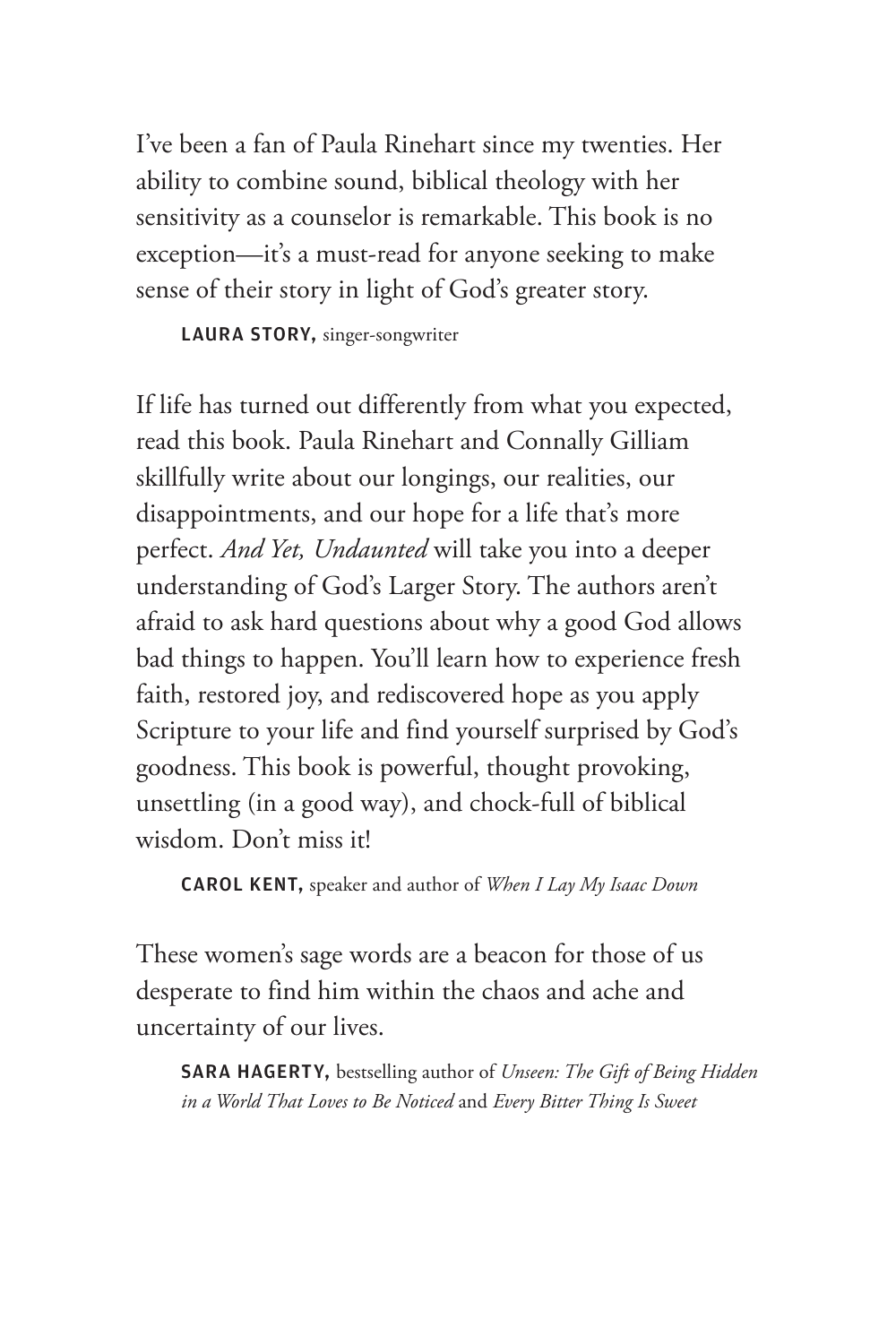In their lovely new book, *And Yet, Undaunted*, coauthors Paula Rinehart and Connally Gilliam invite women to dwell with the tension between what we long for and what is. Sharing stories from their own lives, Paula and Connally invite us to see the gospel at work, redeeming our broken lives and offering us hope we can cling to when we encounter our own sinfulness, unfulfilled dreams, and deepest losses. The gospel, with its promise of a full and future redemption, is powerfully at work now, providing the only true answer to the despair we may incline toward as we face *what is*. Tears and hope mingle in these pages, a gift to their readers.

MARIAM KAMELL KOVALISHYN, assistant professor of New Testament Studies at Regent College

Hopeful and tender, *And Yet, Undaunted* is for anyone whose life hasn't turned out as planned or who yearns for something more. With remarkable candor and insight, the authors tell their own stories of loss and longing, asking the question we all secretly wonder: *Is God really good?* Their answer, underscored throughout the pages of this book, brought me to a new understanding of my own story and God's redemptive power in it. I highly recommend this book!

VANEETHA RENDALL RISNER, author of *The Scars That Have Shaped Me*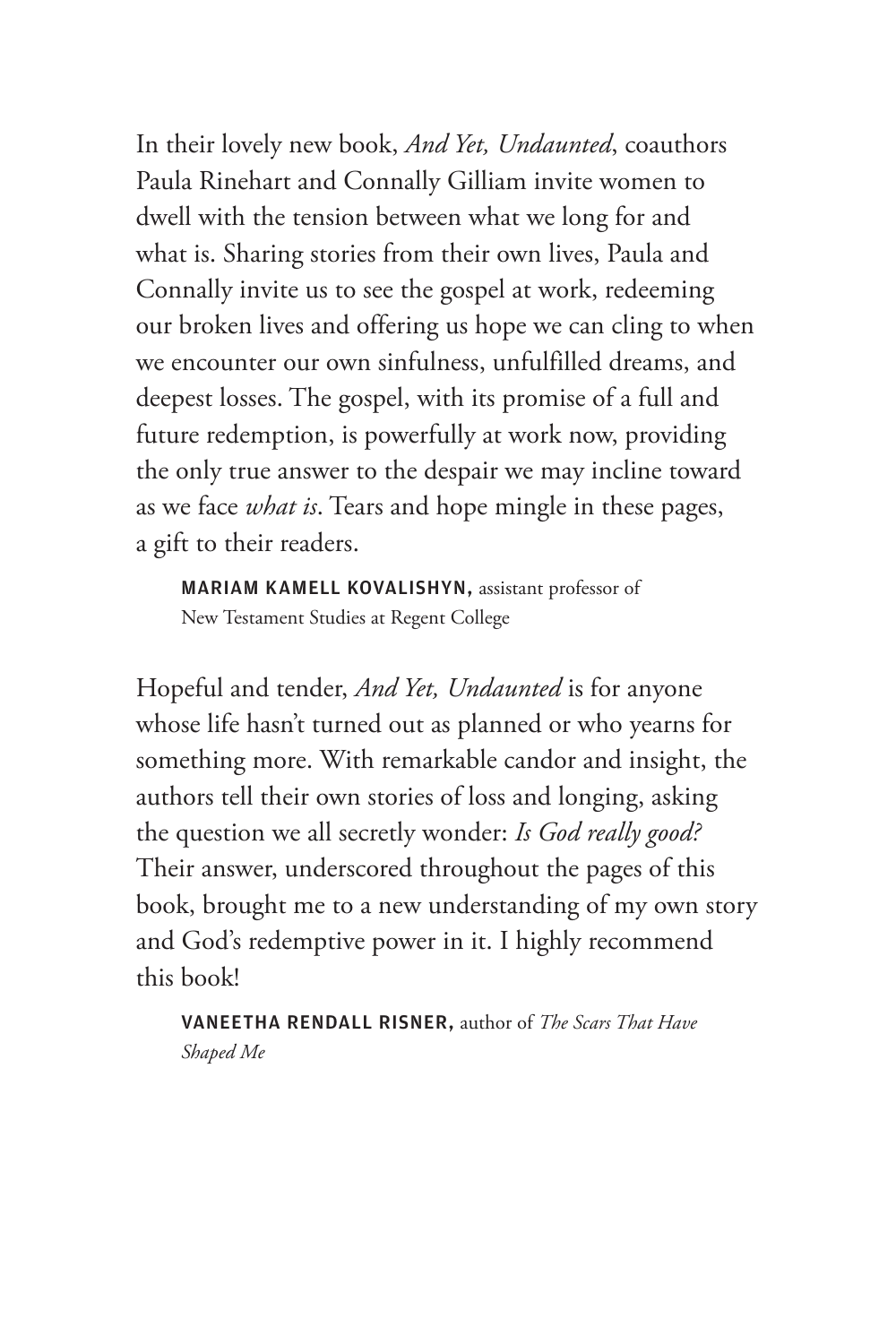It's rare to find a book that encompasses gorgeous writing, authentic and hopeful storytelling, and sound biblical truth, yet Paula Rinehart and Connally Gilliam have pulled it off in their book *And Yet, Undaunted*. When life doesn't live up to our expectations and our world is full of more disappointment, pain, and suffering than we ever imagined, Paula and Connally help us see the goodness of God as it breaks through the clouds both in our present life and in God's promises for our future. If you have been longing for something more in life, pick up this book and get ready to discover what C. S. Lewis once observed: "If we find ourselves with a desire that nothing in this world can satisfy, the most probable explanation is that we were made for another world." My prayer is that this book will be read by thousands of men and women as it provides the grounded and joy-filled message we all need to hear.

DR. JOEL S. WOODRUFF, president of the C. S. Lewis Institute

Connally and Paula's writing makes my heart ache ache for the way things ought to be and ache for the way things will, one day, be—all while dignifying the longing, disappointment, and suffering wrapped up in the now. I am so grateful for these two women: for their wisdom, honesty, and call to hopeful courage. This book will faithfully point you to Jesus as you are drawn in to engage with the deep longings and questions rumbling inside your heart.

JEN GUZI, women's leadership development, Hope Community Church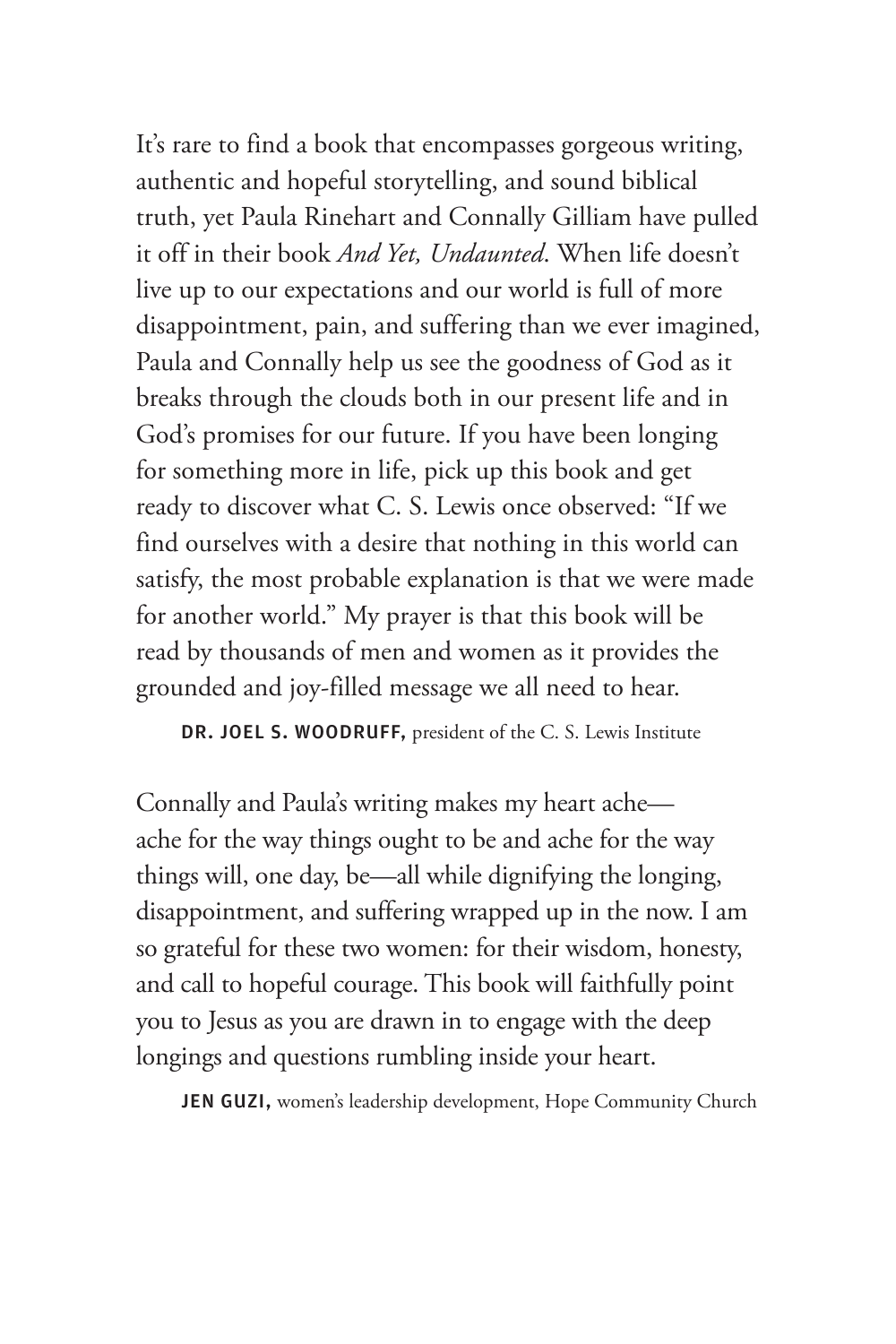Sooner or later, and not without pain, we all come to realize that the world is not as it ought to be. We are also not as we should be. This book exposes our longings for a better world and then points us forward to the way things can and will be redeemed by Jesus Christ. Because of that, we can live realistically and joyfully—even undaunted—in this beautiful but broken world. Sharing openly about their own lives, Paula and Connally invite us to do the same and live not our best life now but our *real* life now.

BRUCE HINDMARSH, DPhil, FRHistS, James M. Houston Professor of Spiritual Theology and professor of the history of Christianity, Regent College

This wise, beautiful book will undoubtedly serve as a guide and friend through the dark valleys of life, a balm and a spur to those weighed down with regret, disappointment, and unmet longing. *And Yet, Undaunted* shows the possibilities of finding courage and joy in your life story, by pointing at the Larger Story—*what ought to be*, *what is*, *what can be*, and *what will be*—and the ways in which Love himself unites the plot and pervades each scene.

CHERIE HARDER, president of The Trinity Forum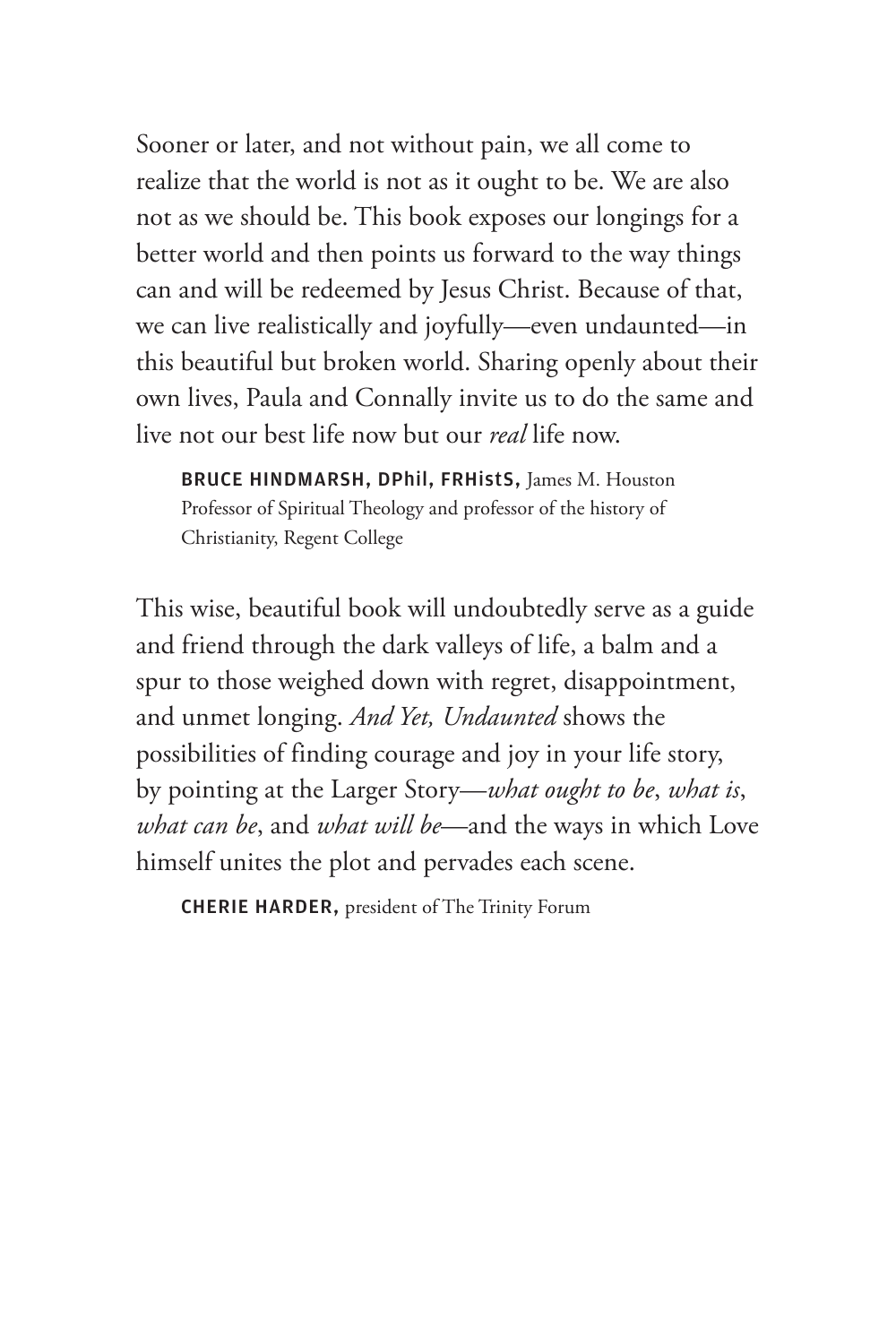### PAULA RINEHART + CONNALLY GILLIAM

... and yet,<br>undaunted

EMBRACED BY THE GOODNESS OF GOD IN THE CHAOS OF LIFE



*A NavPress resource published in alliance with Tyndale House Publishers, Inc.*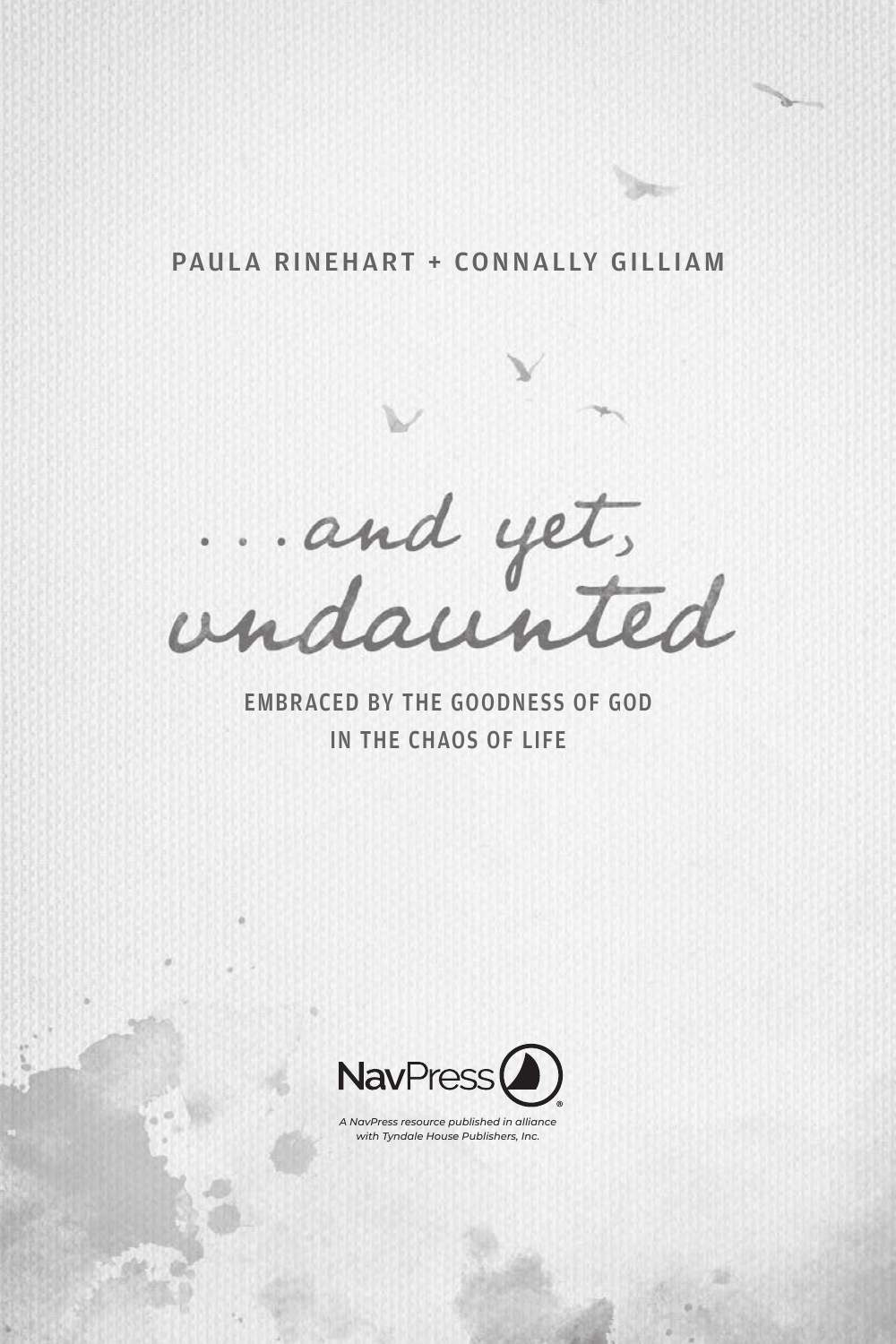

NavPress is the publishing ministry of The Navigators, an international Christian organization and leader in personal spiritual development. NavPress is committed to helping people grow spiritually and enjoy lives of meaning and hope through personal and group resources that are biblically rooted, culturally relevant, and highly practical.

#### **For more information, visit www.NavPress.com.**

#### *And Yet, Undaunted: Embraced by the Goodness of God in the Chaos of Life*

Copyright © 2019 by Paula Rinehart and Connally Gilliam. All rights reserved.

A NavPress resource published in alliance with Tyndale House Publishers, Inc.

*NAVPRESS* and the NavPress logo are registered trademarks of NavPress, The Navigators, Colorado Springs, CO. *TYNDALE* is a registered trademark of Tyndale House Publishers, Inc. Absence of ® in connection with marks of NavPress or other parties does not indicate an absence of registration of those marks.

The Team: Don Pape, Publisher; Caitlyn Carlson, Acquisitions Editor; Elizabeth Schroll, Copy Editor; Libby Dykstra, Designer

Cover photograph of canvas texture copyright © andersphoto/Adobe Stock. All rights reserved.

Cover illustration of watercolor copyright © Leyasw/Adobe Stock. All rights reserved.

Cover photograph of bird silhouettes copyright © satika/Adobe Stock. All rights reserved.

Photograph of Paula Rinehart taken by Tierney Farrell, copyright © 2015. All rights reserved.

Photograph of Connally Gilliam taken by Laura Merricks, copyright © 2018. All rights reserved.

Cover illustration of circle hand-drawn by Libby Dykstra. Copyright © Tyndale House Publishers, Inc. All rights reserved.

The authors are represented by the literary agency of WordServe Literary, www. wordserveliterary.com.

Unless otherwise indicated, all Scripture quotations are from the ESV® Bible (The Holy Bible, English Standard Version®), copyright © 2001 by Crossway, a publishing ministry of Good News Publishers. Used by permission. All rights reserved. Scripture quotations marked NASB are taken from the New American Standard Bible,® copyright © 1960, 1962, 1963, 1968, 1971, 1972, 1973, 1975, 1977, 1995 by The Lockman Foundation. Used by permission. Scripture quotations marked NIV are taken from the Holy Bible, *New International Version*, ® *NIV*. ® Copyright © 1973, 1978, 1984, 2011 by Biblica, Inc.® Used by permission. Scripture quotations marked NKJV are taken from the New King James Version,® copyright © 1982 by Thomas Nelson, Inc. Used by permission. All rights reserved. All rights reserved worldwide. Mounce Reverse Interlinear Greek-English Dictionary of the New Testament. Edited by William D. Mounce. Copyright © 2011 by William D. Mounce. All rights reserved.

Some of the anecdotal illustrations in this book are true to life and are included with the permission of the persons involved. All other illustrations are composites of real situations, and any resemblance to people living or dead is purely coincidental.

For information about special discounts for bulk purchases, please contact Tyndale House Publishers at csresponse@tyndale.com, or call 1-800-323-9400.

ISBN 978-1-63146-968-8

Printed in the United States of America

|  |  | 25  24  23  22  21  20  19 |  |
|--|--|----------------------------|--|
|  |  | 7 6 5 4 3 2 1              |  |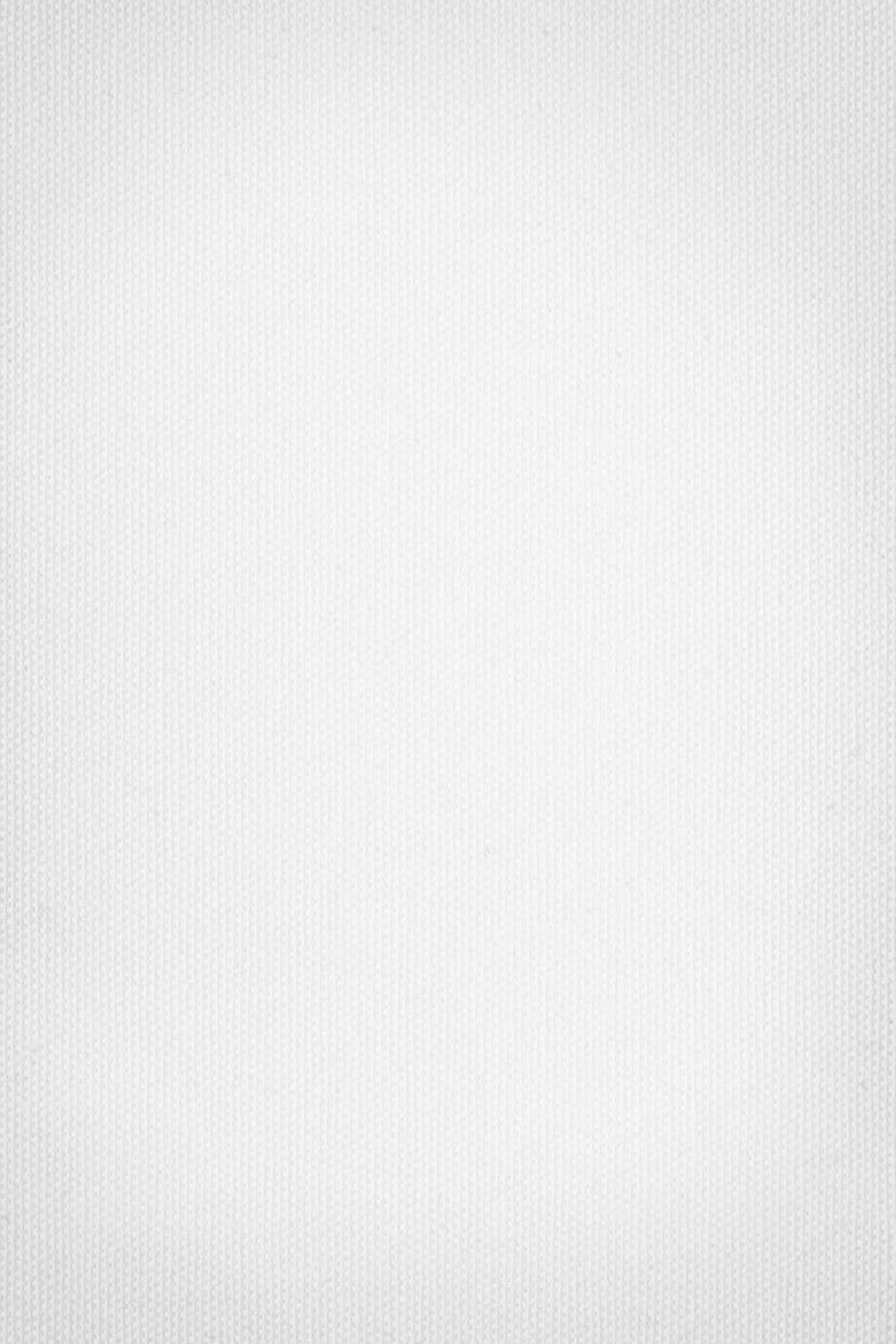# **CONTENTS**

 [Introduction: The Larger Story](#page-12-0) *1 [Reflections on The Larger Story 15](#page-26-0)*

# [What Ought to Be](#page-30-0) **|| CREATION 19**

CHAPTER 1: Longing for More: [It Helps to Know You Aren't Crazy](#page-34-0) *23 [Reflections on Longing for More 35](#page-46-0)*

## What  $dx$  || FALL 37

CHAPTER 2: Grappling with *What Is:* Outside the Garden . . *.* and Feeling It *39 Reflections on Grappling with* What Is *55*

CHAPTER 3: Naked, Afraid, and Not So Nice: Sin Is Not a Dirty Word *57 Reflections on Naked, Afraid, and Not So Nice 79*

## What Can Be **|| REDEMPTION 81**

CHAPTER 4: The Starting Point: What Redemption Looks Like *83 Reflections on The Starting Point 105*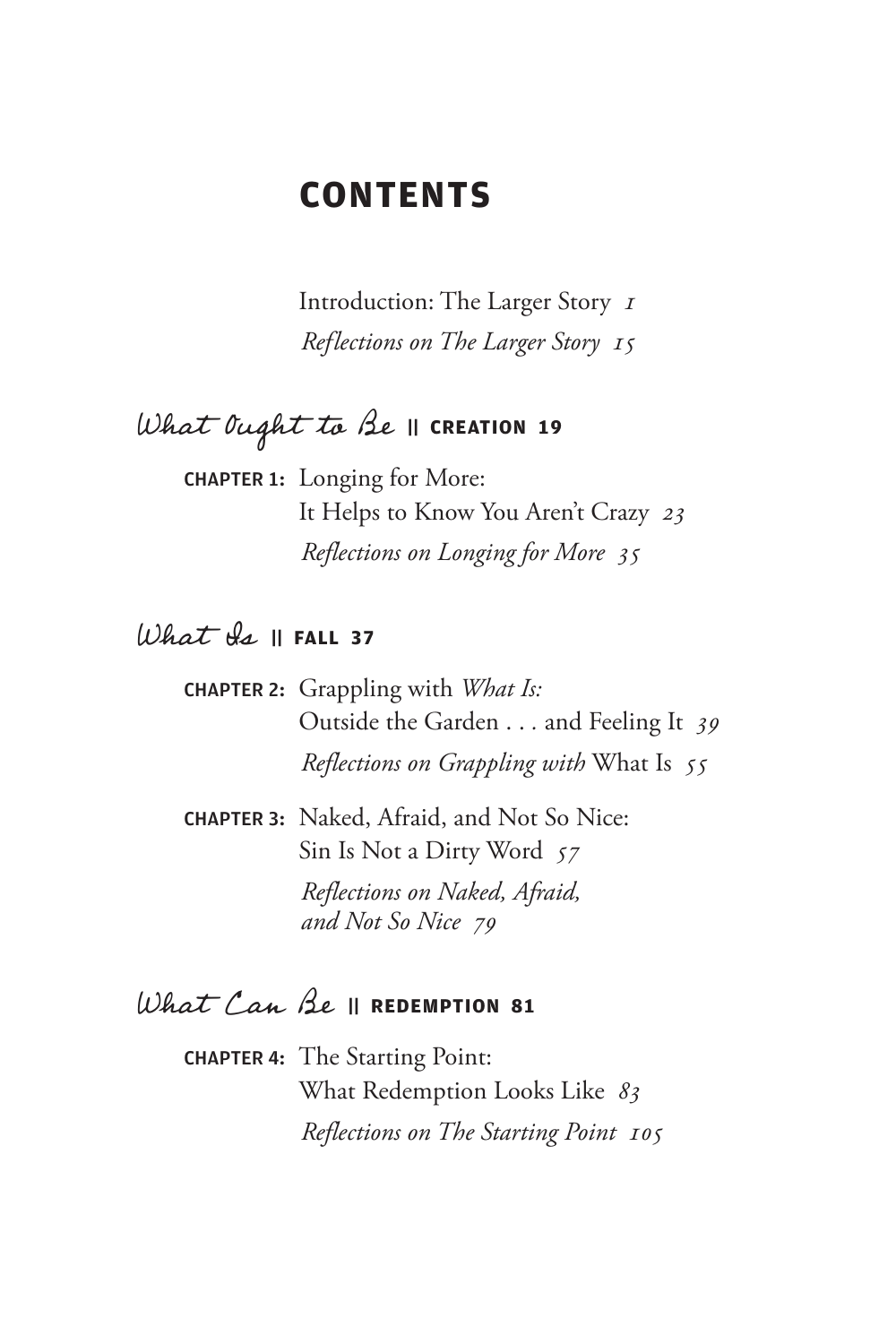CHAPTER 5: Seeing Redemption in Interior Spaces: Wound, Lie, Choices, Truth *107 Reflections on Seeing Redemption in Interior Spaces 123*

CHAPTER 6: Redemption Always Includes Others: You Can't Have Deep Relationships on the Cheap *129*

> *Reflections on Redemption Always Includes Others 147*

CHAPTER 7: Saying Yes to God: Where Might That Yes Take You? *151 Reflections on Saying Yes to God 165*

## What Will Be **|| RESTORATION 167**

- CHAPTER 8: How Hope Plays Backward: Little Tastes of Goodness Leave You Hungry for More *171 Reflections on How Hope Plays Backward 189*
- CHAPTER 9: And Yet, Undaunted: Living Well in the Unfinished Symphony *191 Reflections on And Yet, Undaunted 209*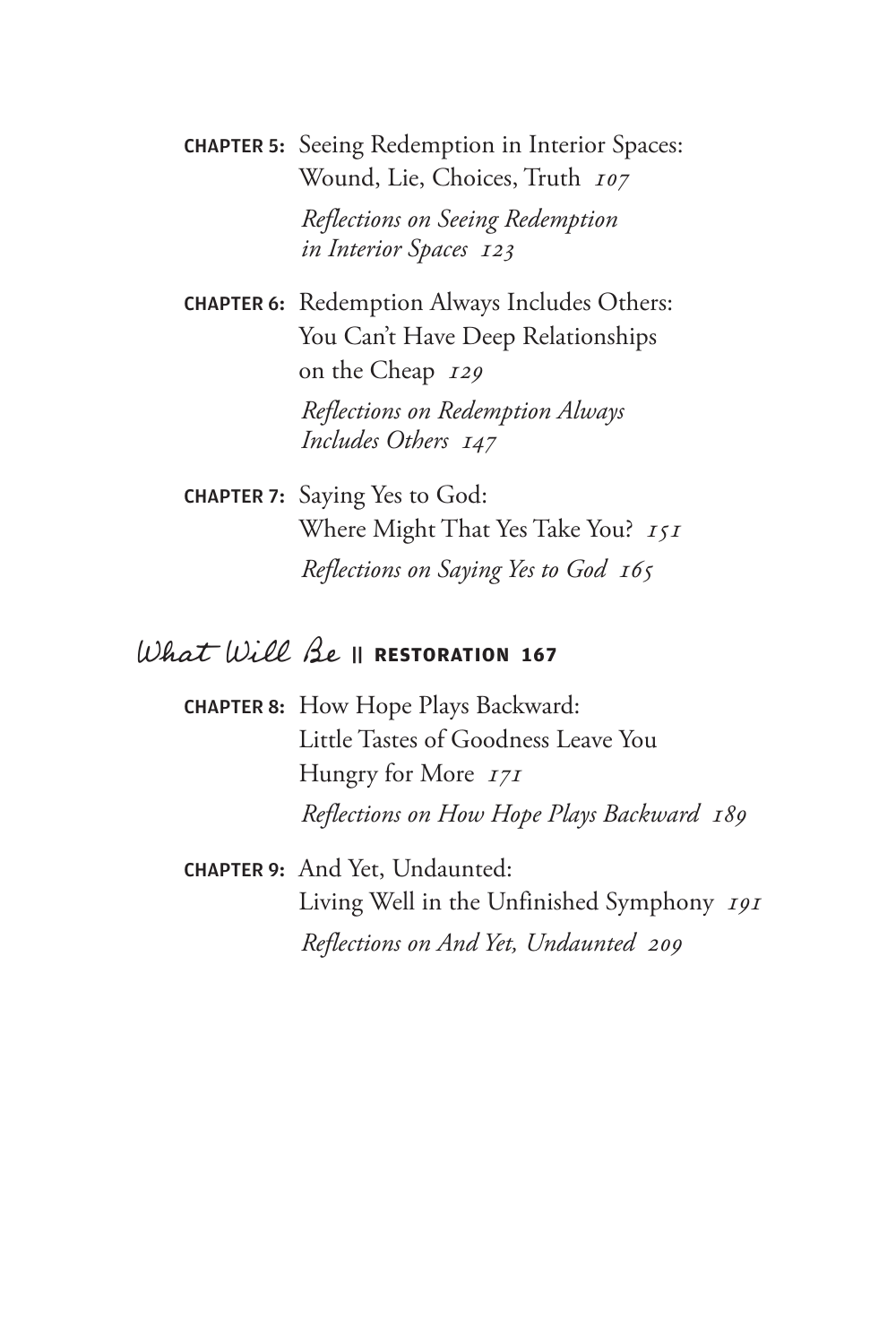I wonder what sort of a tale we've fallen into?

SAMWISE GAMGEE, THE TWO TOWERS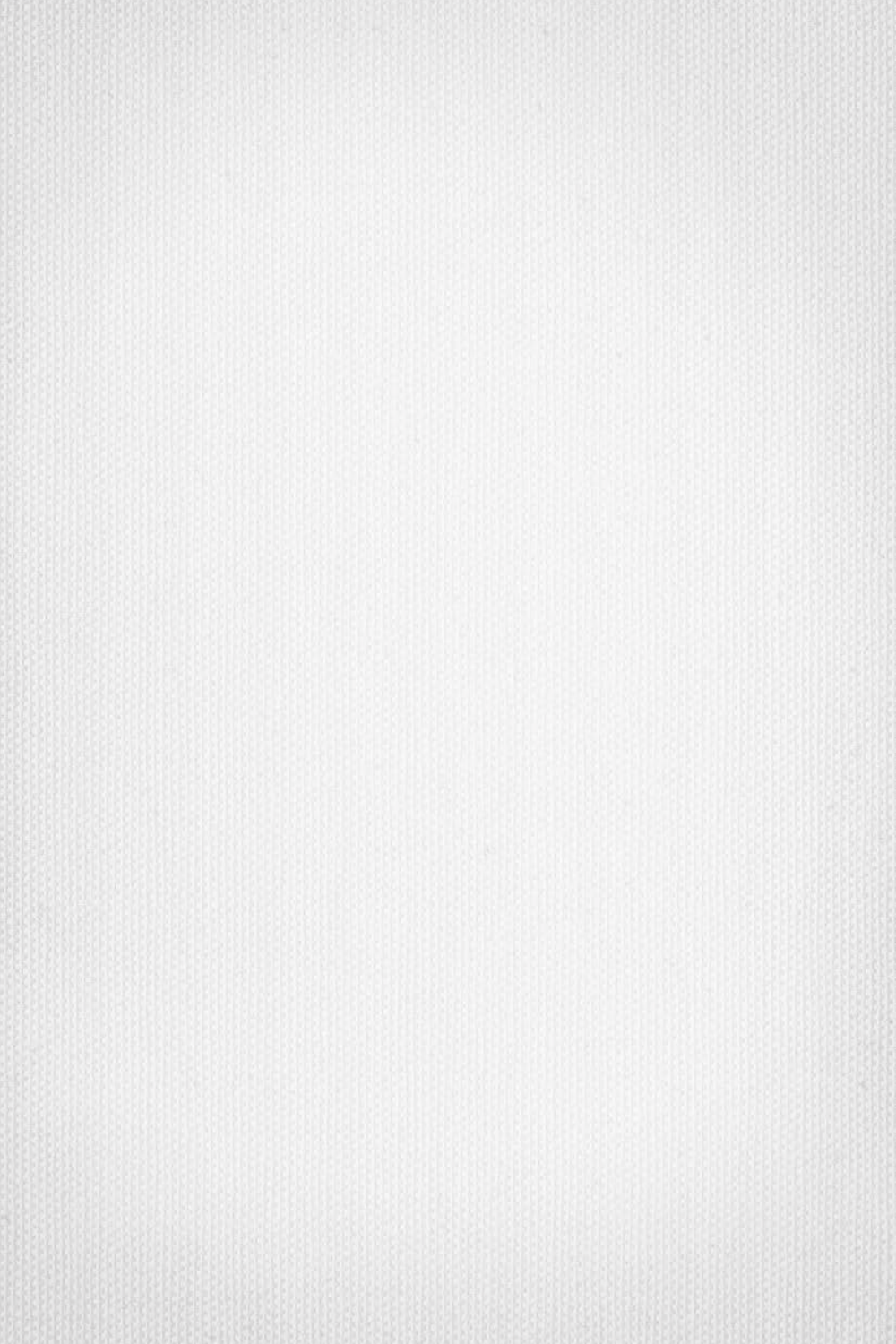# <span id="page-12-0"></span>**THE LARGER STORY**

Once upon a time, there was a Garden. A world filled with flawless beauty and goodness, where all was right and good and whole.

We can still see so many reminders of that original goodness. Grandchildren playing in the front yard. Pink azaleas springing to life. Dinners with friends where the laughter is even better than the food. Trips to places you thought you'd never get to visit. Bike rides through beautiful green hills. Faraway places where God is doing incredible things. If there's so much goodness to be had now, how wonderful must the original world have been? This world God created that he himself said was "very good" indeed.<sup>1</sup>

But that goodness has been tainted. There's a worm in the apple now. Life has taken a chunk out of our hide. We all have hard things in our stories, twists and turns and sudden drops. Something is not right—really not right. It appears for all the world that God has withheld the one thing we really want. *If only.* If only what's missing could suddenly be ours, we could loosen our tense muscles, let out the breath we've been holding—a great *exhale*. Life would be complete. We

<sup>1</sup> Genesis 1:31.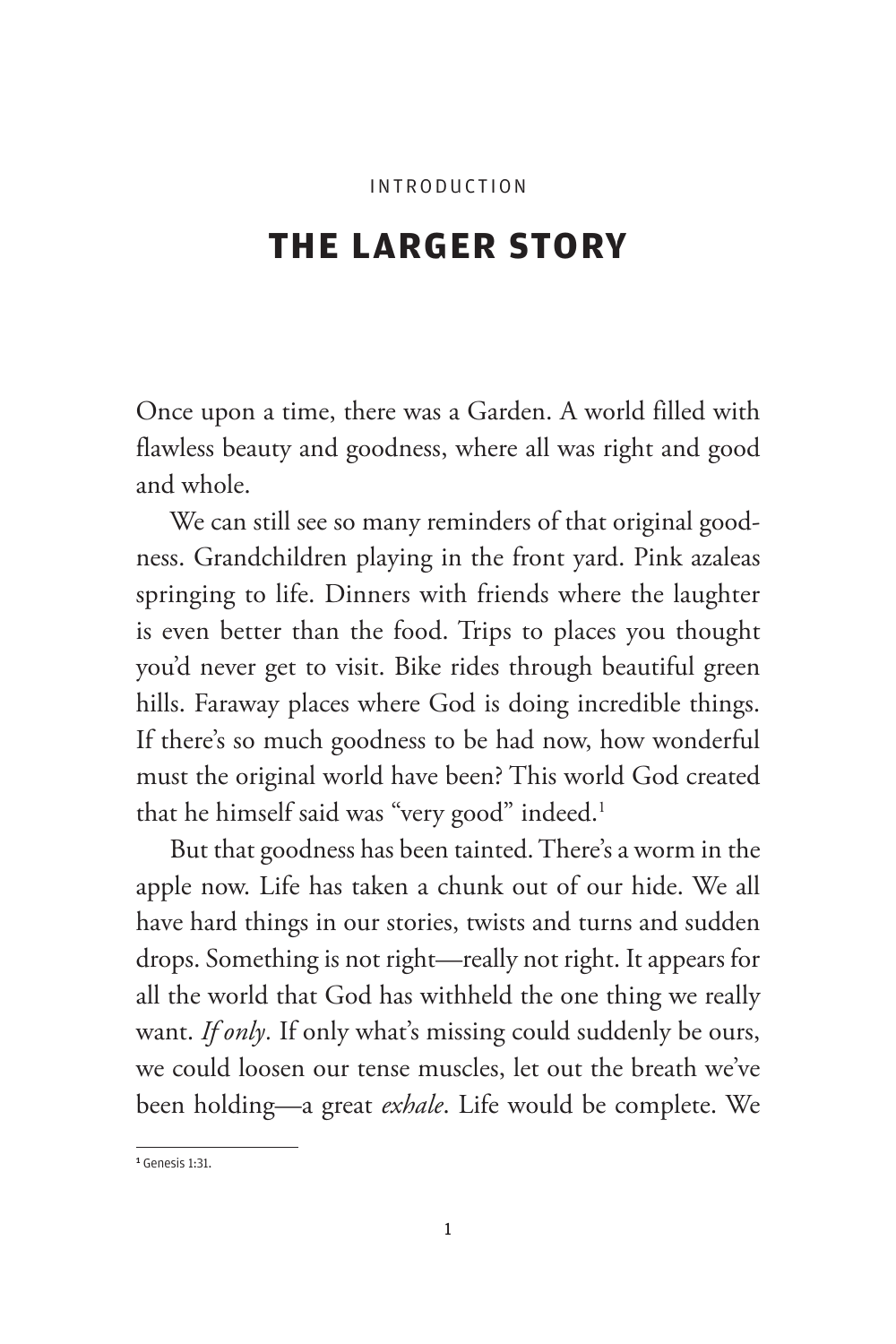find ourselves looking over the wall into that Garden with a hidden angst, longing for what can never be ours again.

A dark voice whispers the same old questions: *Really, can you trust what God has said—what he's doing in your life? I mean, look at the mess around you. Does God have your best interests at heart?* 

Is God good? Is he really good?

Living life well—smiling at the future2 —boils down to how we answer that question. In the face of a world that will, indeed, take a chunk out of your hide, is God good, and can we trust him?

We are two women who have wrestled with this. We have been friends for years, knocking around in the world of ministry and counseling and speaking to groups of women. We've laughed until we cried—and we've also been to hard places together.

Our personal stories are different. We've both known lost dreams, but those dreams have been as unique as our stories. Paula's family has dealt with fertility struggles. Connally has a dozen nieces, nephews, and godchildren, but she hasn't lived the daily realities of raising children. At the same time, Paula hasn't experienced Connally's world—working at an urban theological college in Philadelphia or taking the metro to a downtown-DC job at an international public-policy think tank. And while Connally's lifelong interest in racial tensions is part of our conversations, Paula has always been compassionately confounded by the topic.

 $2$  Proverbs  $31:25$ , NASB.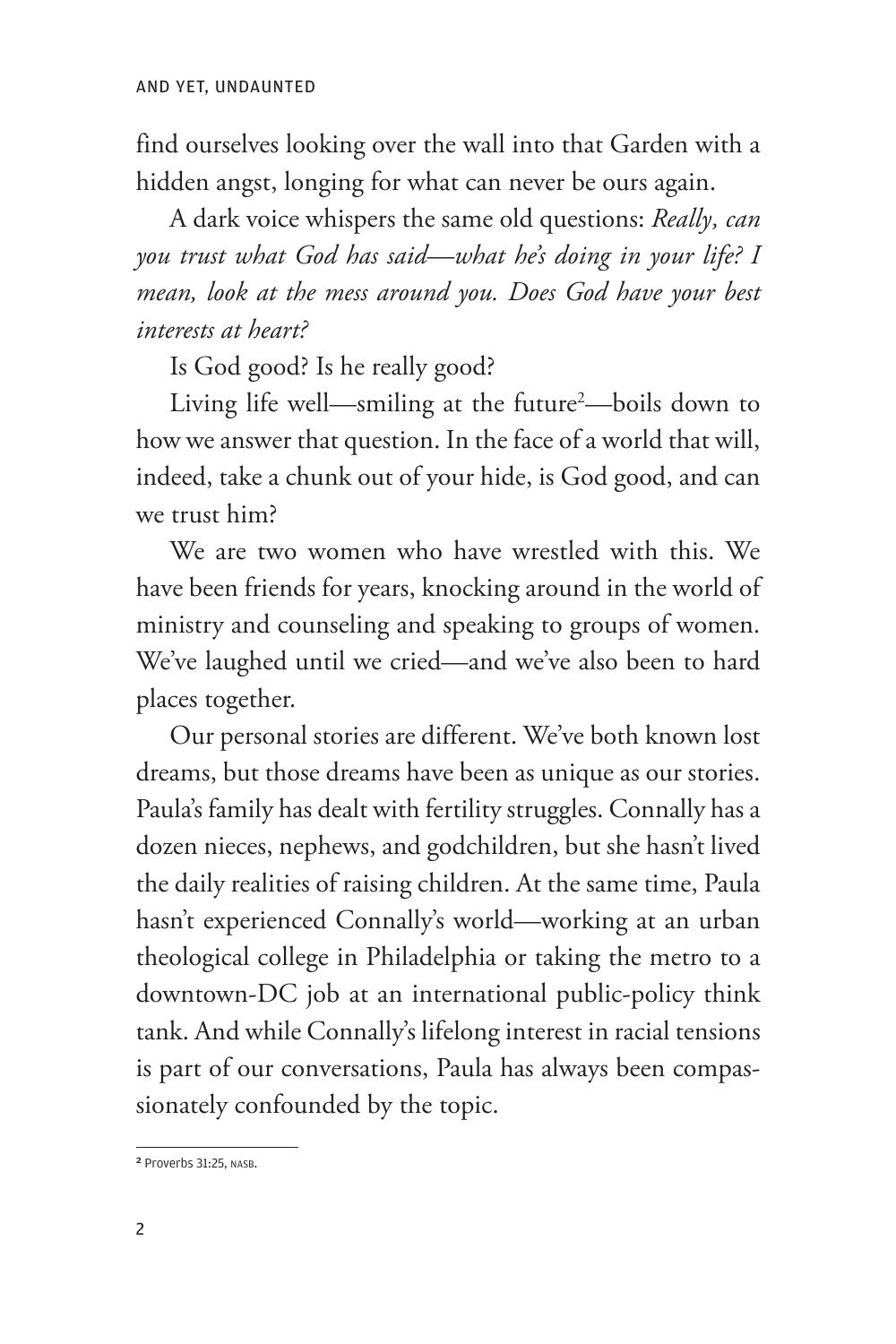As we walk through the arc of our stories in this book, you may see bits and pieces of your own. Our stories aren't anything special—in fact, they're pretty ordinary human stuff. But to answer this question of God's goodness, we all need to look our stories square in the face, to sit before the beauty of this great narrative we call the gospel and discover that our stories are part of something so much bigger. As you join us, we think you'll discover how the beautiful reality of God's goodness trickles down into the gritty places of your own life. And we believe in this truth: In your journey into God's goodness, you'll find a bedrock sense of peace—and a way to smile at the future.

### WHEN GOD DOESN'T SEEM GOOD

### Paula

I could hear the anxiety in my son's voice over the phone.

My husband and I were on vacation, hiking a few California trails, and I badly wanted to hear what my son was saying. So I plunked myself down on an antique bed in our cheap-but-quaint hotel room, trying to get comfortable on a mattress that sank, deceptively, toward the middle.

"Well," Brady began, "I don't want you to worry, but Hannah and I just returned from the doctor's office, and this thing of having a baby could be more complicated than we thought."

*When they tell you not to worry, that's when you start to worry*. "Go on," I replied, as the pit in my stomach fell to the floor.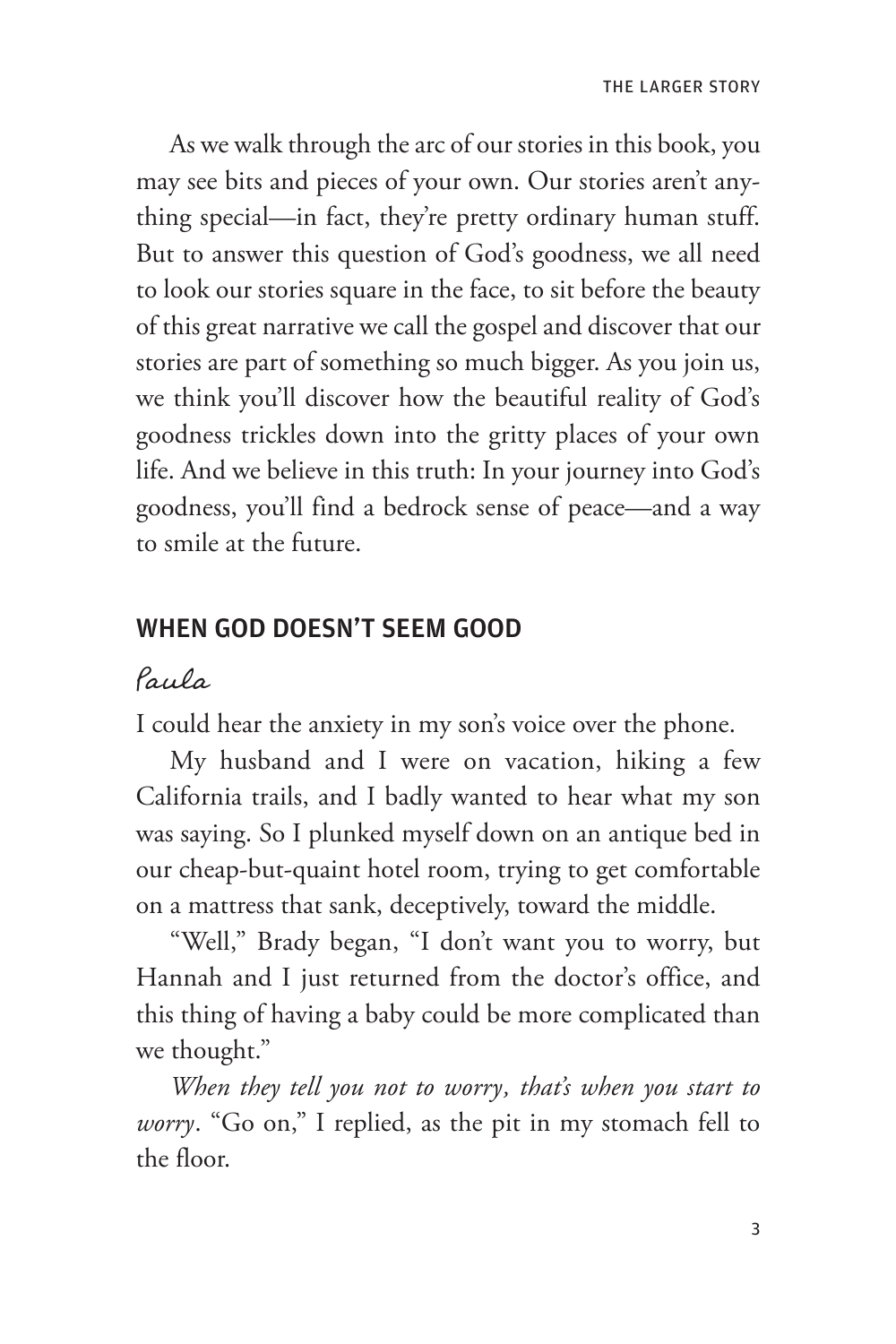His next words were careful. "Well, you see, there are these problems. Something is off here, not quite right there, but not to worry, not to worry, modern medicine has so much to offer. There are surgeries. Medications. In vitro procedures with catchy three-letter names."

*I'm not hearing this right*, I thought. Surely I was not on the phone talking about infertility with my not-yet-thirtyyear-old son.

After he and his wife married a few years before, I would sit across from them at the table, staring innocently, mixing and matching their facial features to guess what their children would look like. *Beautiful children.* That was always the picture in my head. Little boys playing endless hours of Legos. Girls with pink ribbons in their jet-black hair. Sometimes I wish I hadn't seen it so clearly.

But, really, my hope for grandchildren had been shaped by a boatload of prayer. Though I've always been a bit prayer challenged, so to speak, when it comes to praying for my children, I pray like a crazy woman. And I don't stop with just my children. I have prayed, for thirty years, for my children and grandchildren and great-grandchildren. Why stop with one generation?

The prophet Isaiah inspired me in this practice. I discovered his words many years ago and have prayed them so often I know them as well as my home address: ". . . that God would pour out his Spirit on our offspring, and his blessing on our descendants, and that they would spring up among the grass like poplars by streams of water, writing

4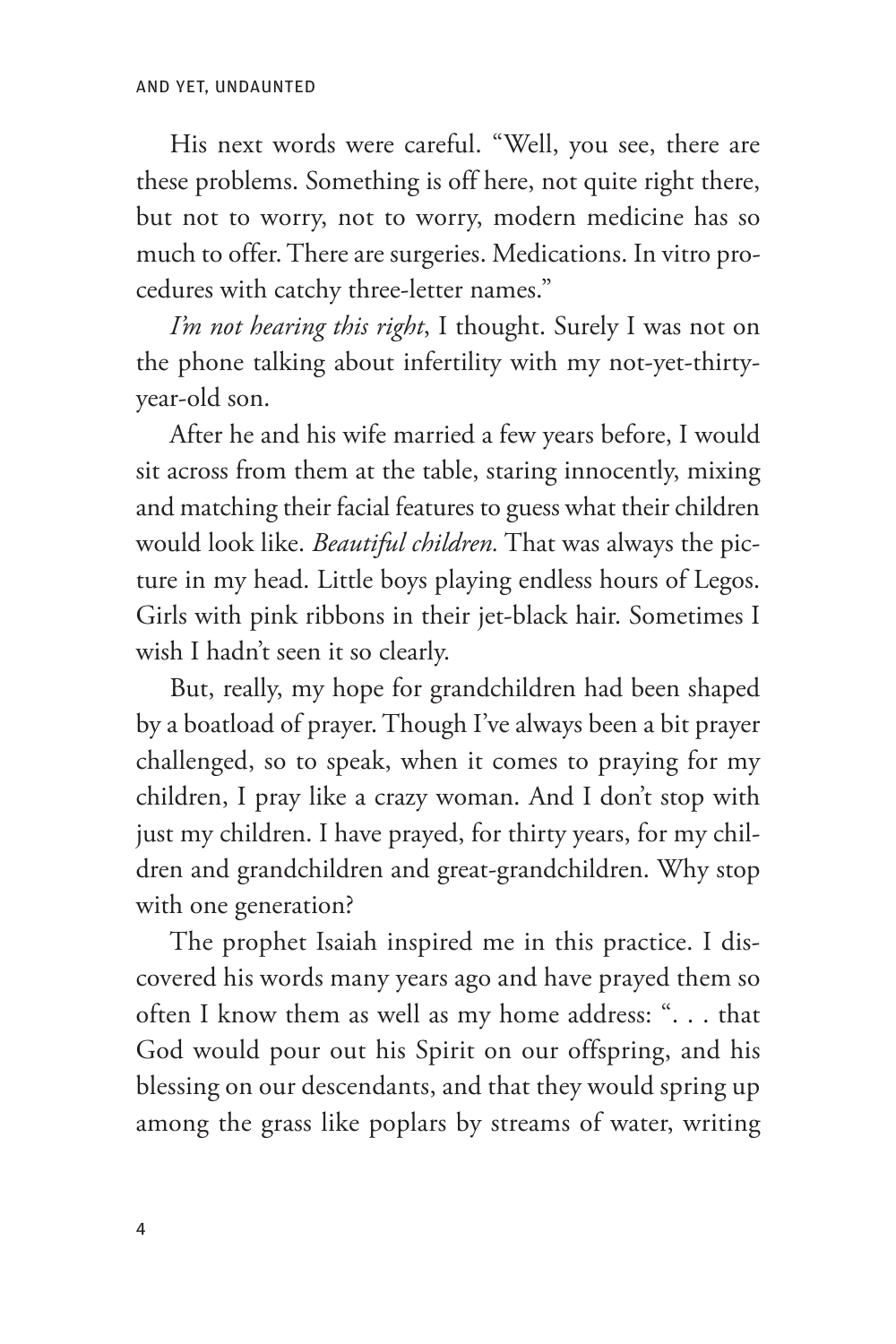on their hands 'Belonging to the LORD' and naming Israel's name with honor."3

As Brady explained their options for having children, these words floated through my mind, comforting me. Surely thirty years of prayer meant something in all of this. Surely God's goodness would mean that the door to this longed-for child would open in due time. Surely.

As a therapist, I hear the twists and turns of people's stories all day long. You'd think that I'd be better prepared for those moments in life when, suddenly, I wake up in a story that is mine but sure feels as if it's someone else's.

You've probably been there, right? You are flying blind. Your sense of God's goodness is threatened.

That, I've discovered, is the actual problem with life.

You and I have come smack into the middle of a story our own story—only to discover that we aren't in control of where that story goes. We honestly didn't know we had an agenda for our life until life itself did not comply. Until our story zigged just when we thought it should zag. We are like a dazed kid who stumbles into a movie halfway through, trying to adjust our eyes to a darkened theater, wondering what is going on here. What, exactly, is the plotline in this narrative?

There are doggone-good reasons for that dazed feeling, for the days when we think we've lost our way. We are outside the Garden. And we are not yet where we're heading.

<sup>3</sup> Author's paraphrase of Isaiah 44:3-5, niv.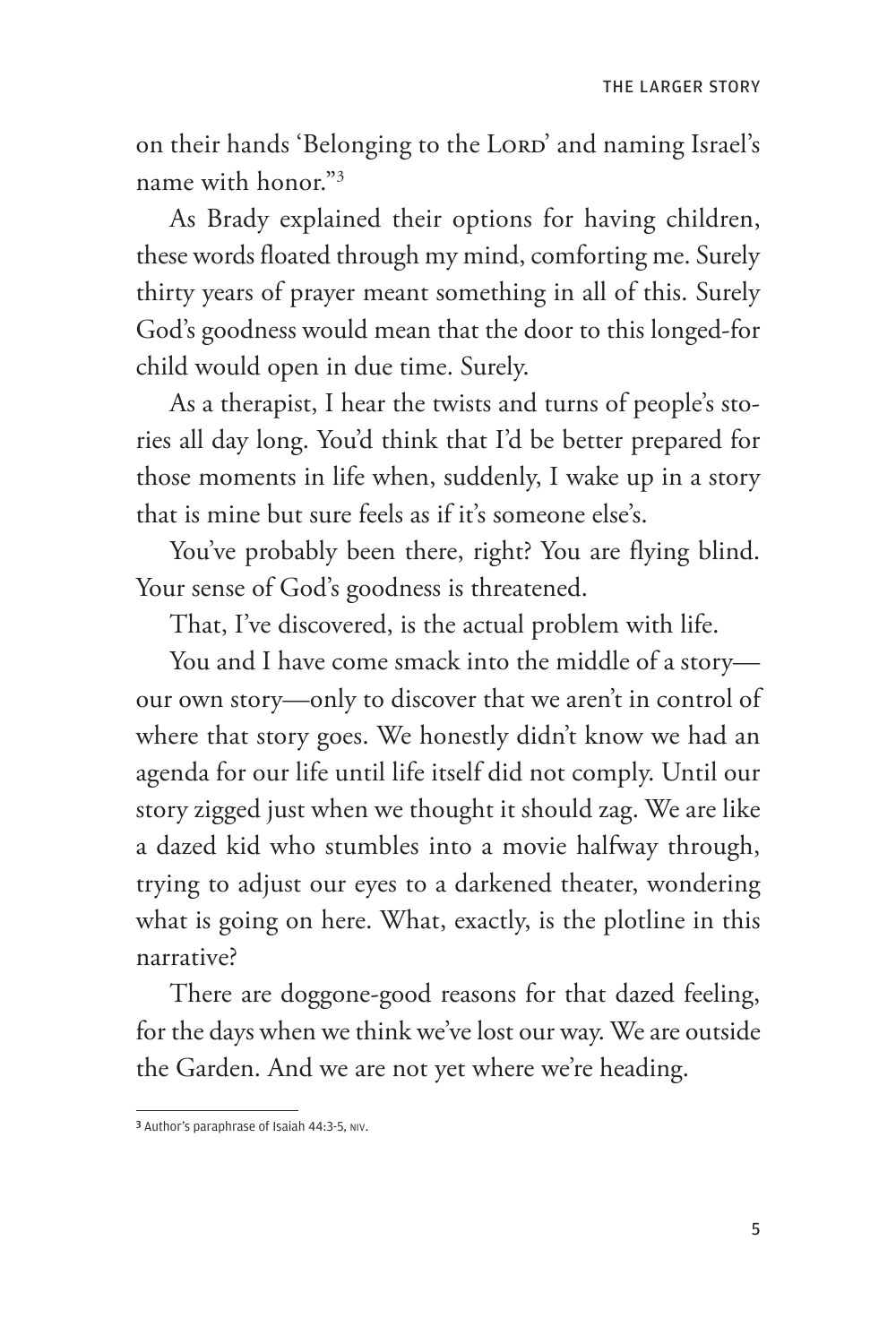Think about the story you are living now. Maybe you are in the middle of that dazed feeling. You've gotten a phone call that blew you out of the water. Your perfectly good plans got flipped upside down. You woke up and wondered whose life this is. If you're honest, even if you don't feel that way right now, you've felt that way before. And you're probably going to feel that way again.

In the immortal words of the poet Madeleine L'Engle, "Someone has altered my lines. I thought I was writing this play."4 I bet you know what she means. Our stories can be absolutely confounding at times, for two good reasons.

### The Story Doesn't Go according to Script

Once, when Connally and I were speaking together in Latvia, I gave a talk about how God's goodness is reflected in the book of Genesis and how our every need and longing was completely met in the beginning. Afterward, as Connally and I sat in a café, drinking our decaf lattes, I asked for her feedback.

She hesitated for a moment, then said, "When you teach those pieces out of Genesis about how our every need and longing was so completely met in the Garden . . . the first thing I feel is anger. And then, disappointment. Honestly, I don't know what to do with this. 'Every need and longing being met' is quite far from my experience, in spite of much prayer."

Together we sat there and mourned the great gap between the world we were created for and the present reality with

<sup>4</sup> See Madeleine L'Engle's well-loved poem "Act III, Scene II," which begins, "Someone has altered the script . . ."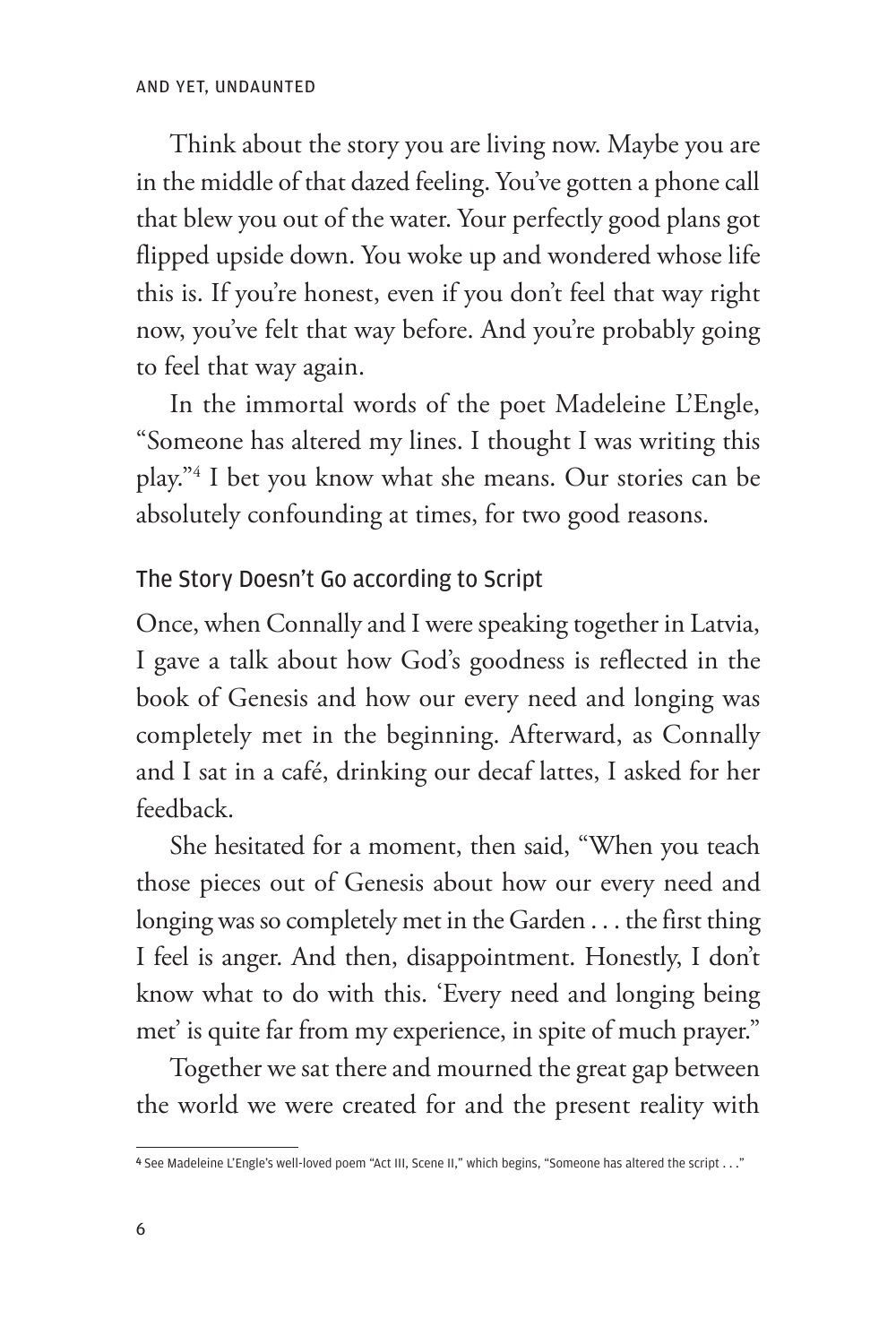which we contend. Our stories haven't gone according to the scripts we carried.

If you had a latte with Connally, you would probably immediately have a question about her story that you would not voice: How is this lovely, stinking-smart woman, who traipses around the planet at fiftysomething, still single when she'd like to be married?

Well, Connally would say, her unintended singleness is part of her story.

The script she was handed—as the only daughter in a southern family—definitely included a white wedding dress, a minivan of children, and a significant place smack in the center of To-Be-Expectedville, USA.

When Connally turned thirty, it hit her that she would never have toddlers in her twenties. She had dated many guys, but nothing had really clicked. How had she missed this loop called marriage? It wasn't for lack of trying.

But when her fortieth birthday rolled around—an extravaganza complete with sequined skirt and catered canapés one friend declared, "This is like your wedding but without a groom!" Everybody (kind of) laughed, but no one missed the irony. You don't have a wedding without a groom.

Unintended singleness is only part of Connally's story, but it's a major place her tale went off script.

What script have you carried? You probably don't have to scratch very deep to find this disconcerting gap between that script you genuinely believe a good God would want to provide and the story that is your unfolding reality. Our actual lives, with disturbing regularity, refuse to follow our plans.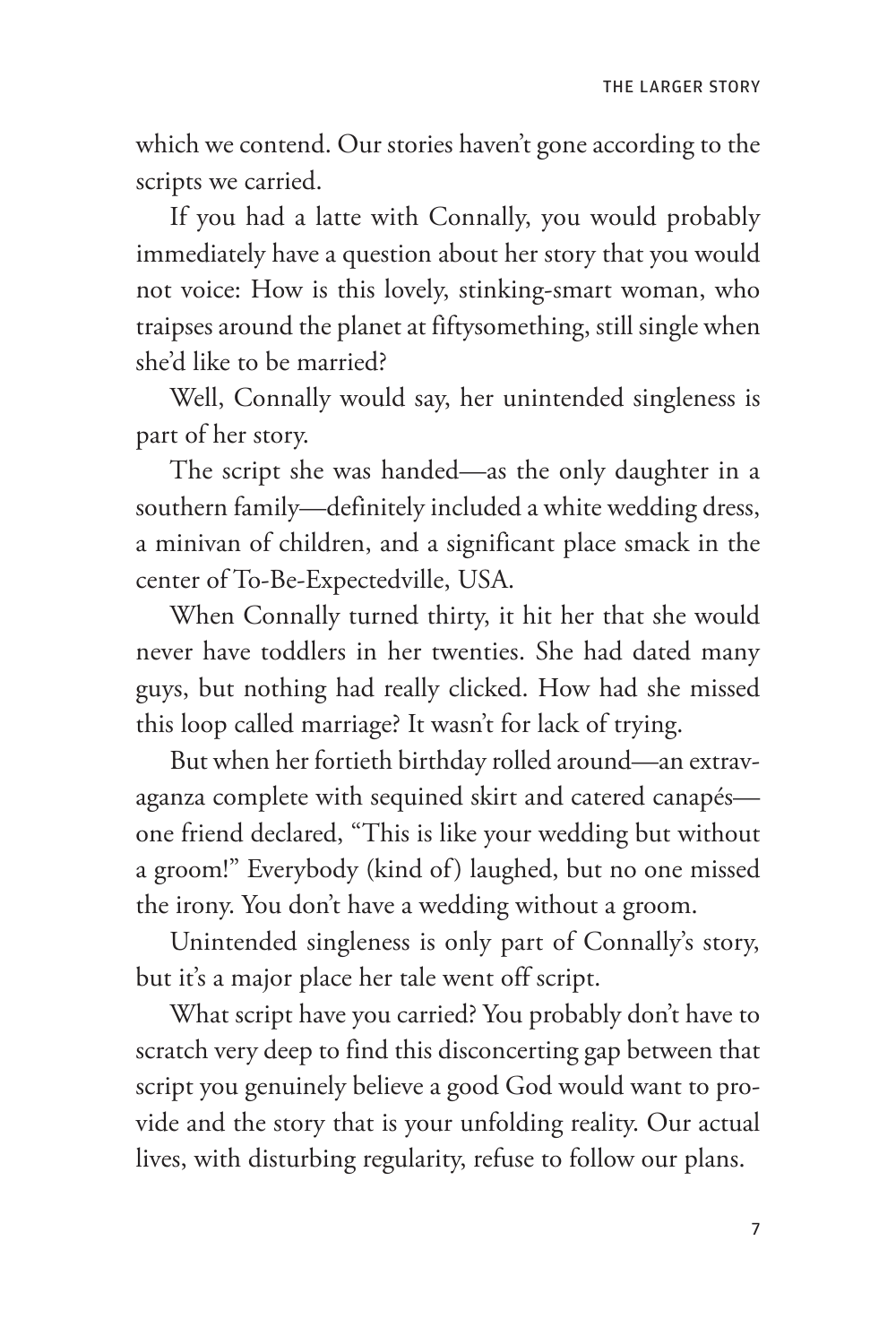### You Can't See What's Coming

There's another reason why we often feel a bit dazed by our lives, struggling to figure out the plots of our stories: We are creatures with limited vision.

When I was young enough to sport hair in its natural color, I assumed that women who were old enough to get their hair color from a bottle knew the ropes. Surely life didn't take them by surprise anymore. They had graduated into a special realm of certainty and insight. They had their act together.

Then I became a woman who gets her hair color out of a bottle. And I discovered that I am now only more keenly aware of my vulnerability to hard and terrible things. I have a greater repertoire of experience with the utter faithfulness of God, yes. But in crucial moments, each wild leap still feels way too much.

That's the problem with our finiteness. We are always going around a blind curve.

When my son and his wife were trying to have children, dealing with all those failed fertility treatments, our visits to their home were hard. Their house in Atlanta was just so quiet, as though the house itself ached for the pitter-patter of little feet. I felt all of this in stereo—my own losses and their losses. It felt like a double barrel of pain, some hidden cost to being a mother.

And then there were the things we couldn't see coming. A woman in Florida "chose" our son and his wife to adopt her child, who would be delivered by C-section two days after Christmas. Oh, what a party we threw!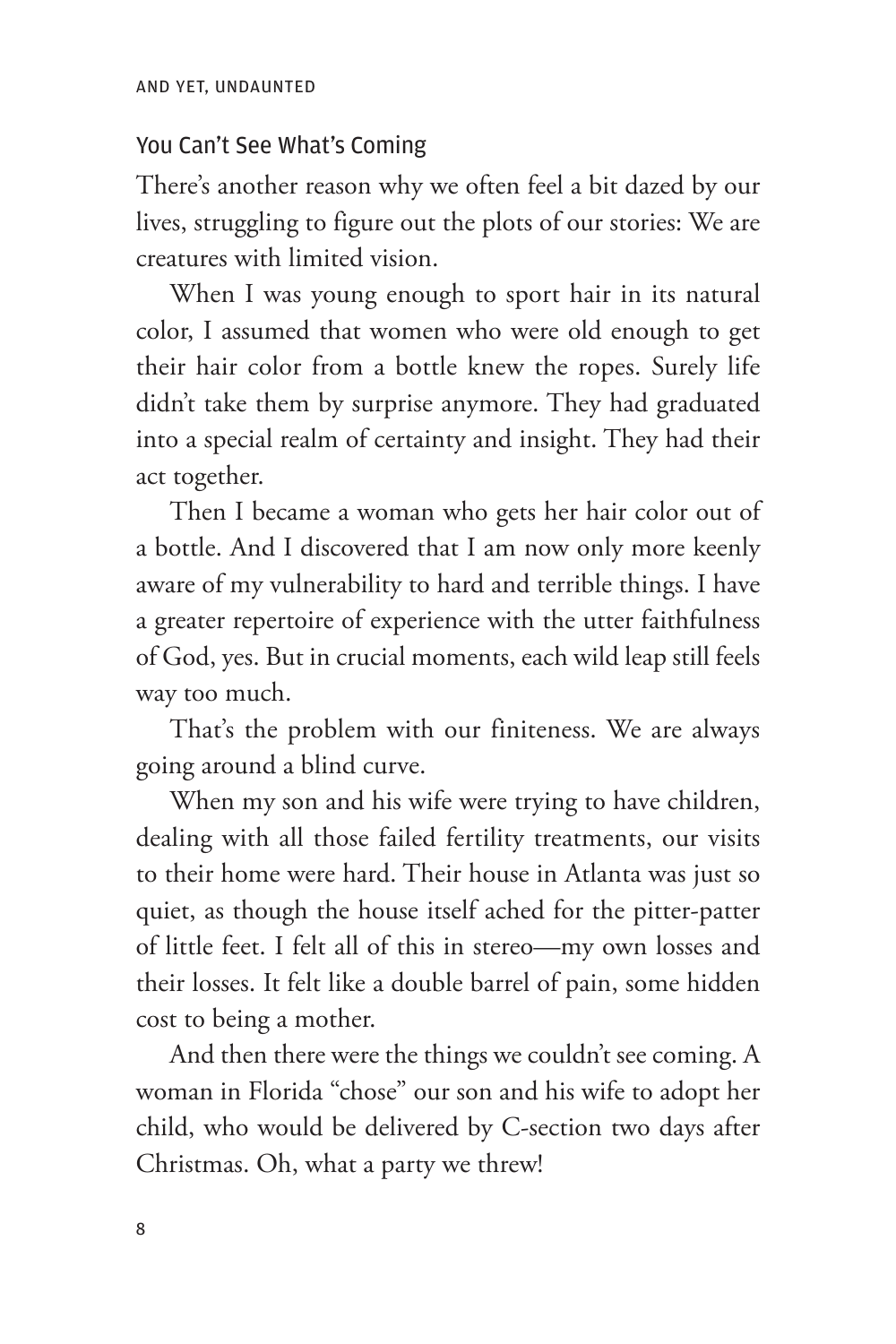A week before the holidays, she changed her mind.

Christmas came, as it does, whether we are ready or not. As long as I live, I won't forget gathering around that holiday table and thanking God, truly, for the baby who came. Jesus' coming was so real to us that year. How could we possibly carry such profound disappointment if, indeed, the Christ child had not come?

Two months later, we learned that the woman had faked her pregnancy. She was sufficiently overweight to pass for pregnant and collect the pass-through money from four different adoption agencies.

So many big pieces of what happens in your life, you just can't see coming.

As I grappled with all the blind alleys that infertility took our family into, I found myself sometimes singing along with one of Laura Story's first songs: "All I know to do is lift my hands to You. Take all of my life, all of my life, and *make something beautiful*."5 Yes, that was exactly what I asked of God—that somehow he would take the broken pieces of this pain and bring beauty from ashes.<sup>6</sup>

I find no small comfort in what the exercise of our faith actually means to God. He knows we can't see farther than the ends of our noses. And he has not left us to fend for ourselves. We choose to trust him, though we can't see the future. We cannot see around the corner—ever. And that exercise of our faith matters to the living God. As the apostle Peter reminds

<sup>5</sup> Laura Story, "Make Something Beautiful," Great God Who Saves © 2008 INO Records.

<sup>6</sup> Isaiah 61:3, nasb.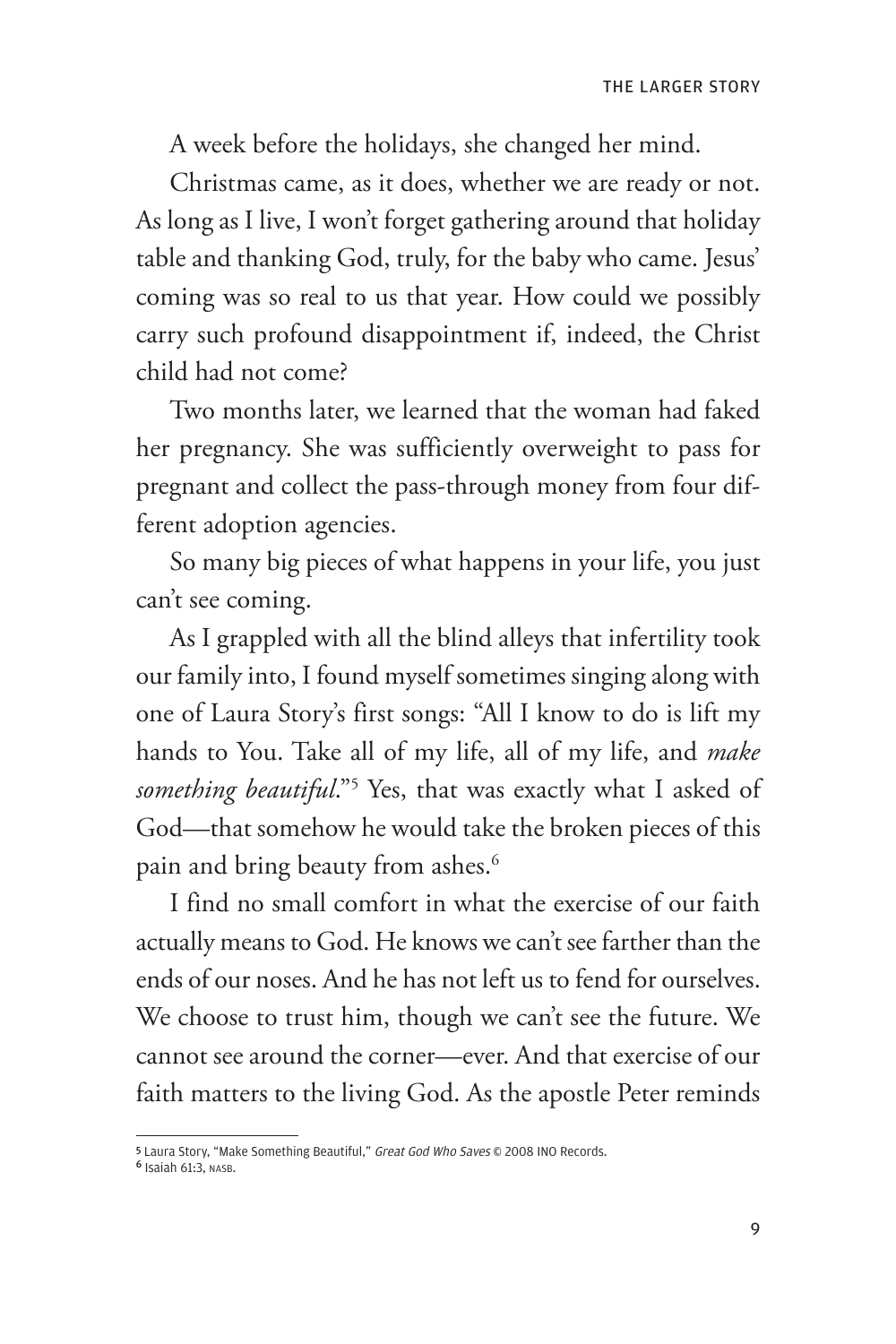us, this sort of faith is like gold, bringing "praise and glory and honor" at Christ's coming.7

In fact, the clear teaching of Scripture is that when Christ returns, he won't look for big cathedrals and throngs of people but rather these invisible places in our hearts where, against all odds, we believe and follow.

#### THE NEED FOR A LARGER STORY

So this is how the tale of our lives plays out. We walk far enough on the trail to discover there are twists and turns we didn't see coming. The story we are living appears to go off script. Life is uncertain. We ache for things to be made right. Or as Andrew Peterson sings in his song"Is He Worthy?,"

Do you feel the world is broken? Do you feel the shadows deepen? . . . Do you wish that you could see it all made new?8

It's to this Larger Story that we now turn. All the good coping strategies and self-improvement schemes are not enough to carry us through the things we face. Life just gets too hard. But the good news is that the God who is over all of history has shown up in Jesus to redeem the future, starting now. Belonging to Jesus means that our stories have been

<sup>7</sup> 1 Peter 1:7.

<sup>8</sup> Andrew Peterson, "Is He Worthy?," Resurrection Letters: Volume I © 2018 Centricity Music.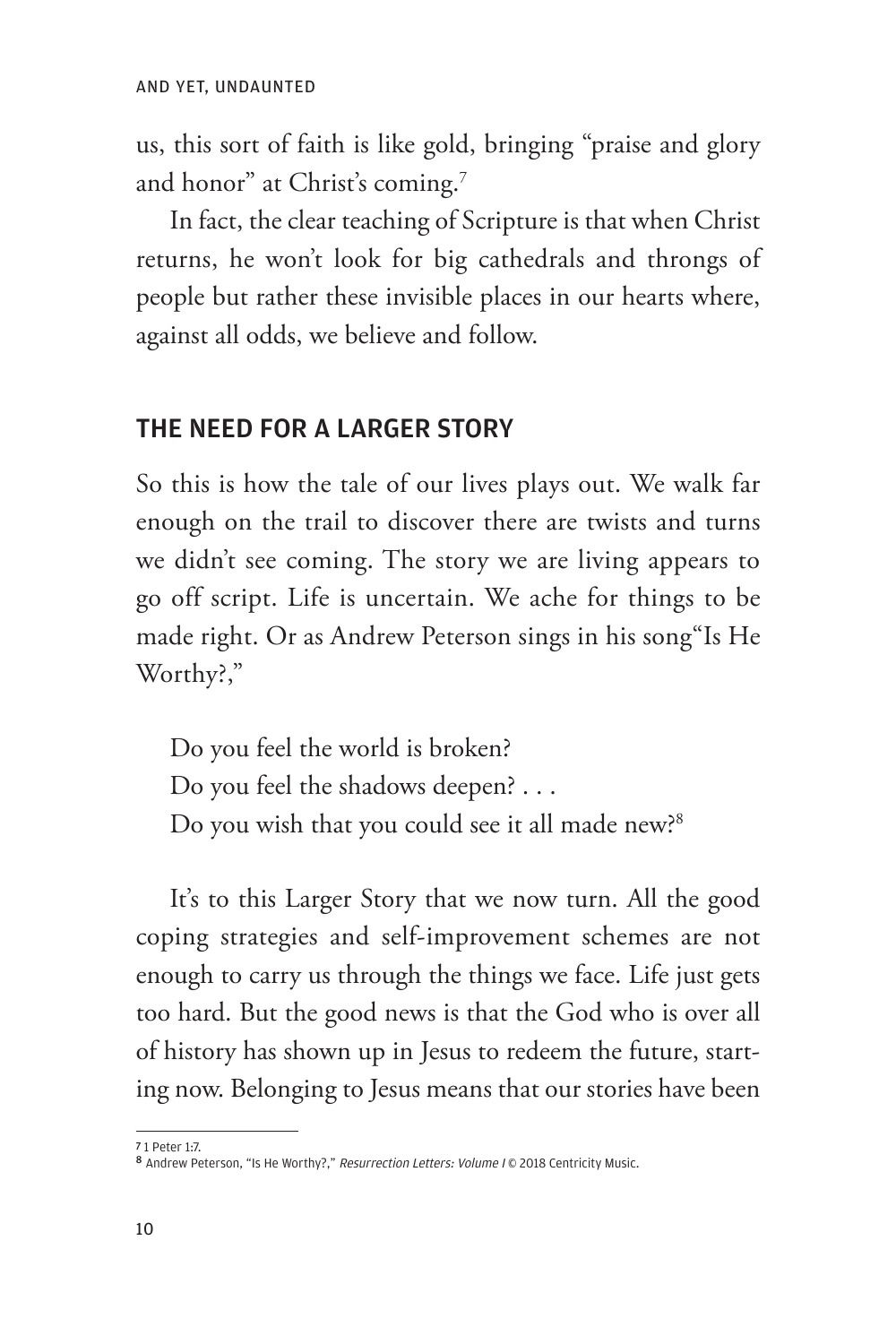caught up in a much larger tale-to-be-told. Our lives don't hang in thin air like a purple balloon on a skinny string.

Your story actually unfolds beneath a sacred canopy.<sup>9</sup> A larger frame. And if you learn to see how the real story began in the beginning—and where it's headed—you will glimpse the good heart of God that will anchor you when your world feels chaotic or your life gets crazy.

Before us is a brave new world, full of possibilities, and the miracle at the center of it all is this beautiful God who, once in history and continually still, enters our story. This is the Jesus who actually walked in our shoes. This Hero who stepped onto the stage and took the very worst part in the play. Everything you dread. All the hurt and the pain—and even death itself.

And in taking it all on, he transformed it.

The Lion of Judah allowed his roar to be silenced by sinful men—and in so doing, he gave us our true voice. He endured this death you and I will one day die, and a thousand humiliations we will face, and then turned the tables and destroyed death—which means that your life and my life can come back from the grave in a hundred ways, even on this side of heaven.

 If you look at the life of Jesus closely, you will find he lived in this Larger Story we're talking about, and he is inviting us to join him there. What is this Larger Story? It is the four dramatic acts of God's redemptive story: *what ought to be*, *what is*, *what can be*, and *what will be*. And Jesus went before us. He lived within it all.

<sup>9</sup> Peter L. Berger, The Sacred Canopy: Elements of a Sociological Theory of Religion (New York: Anchor Books, 1990).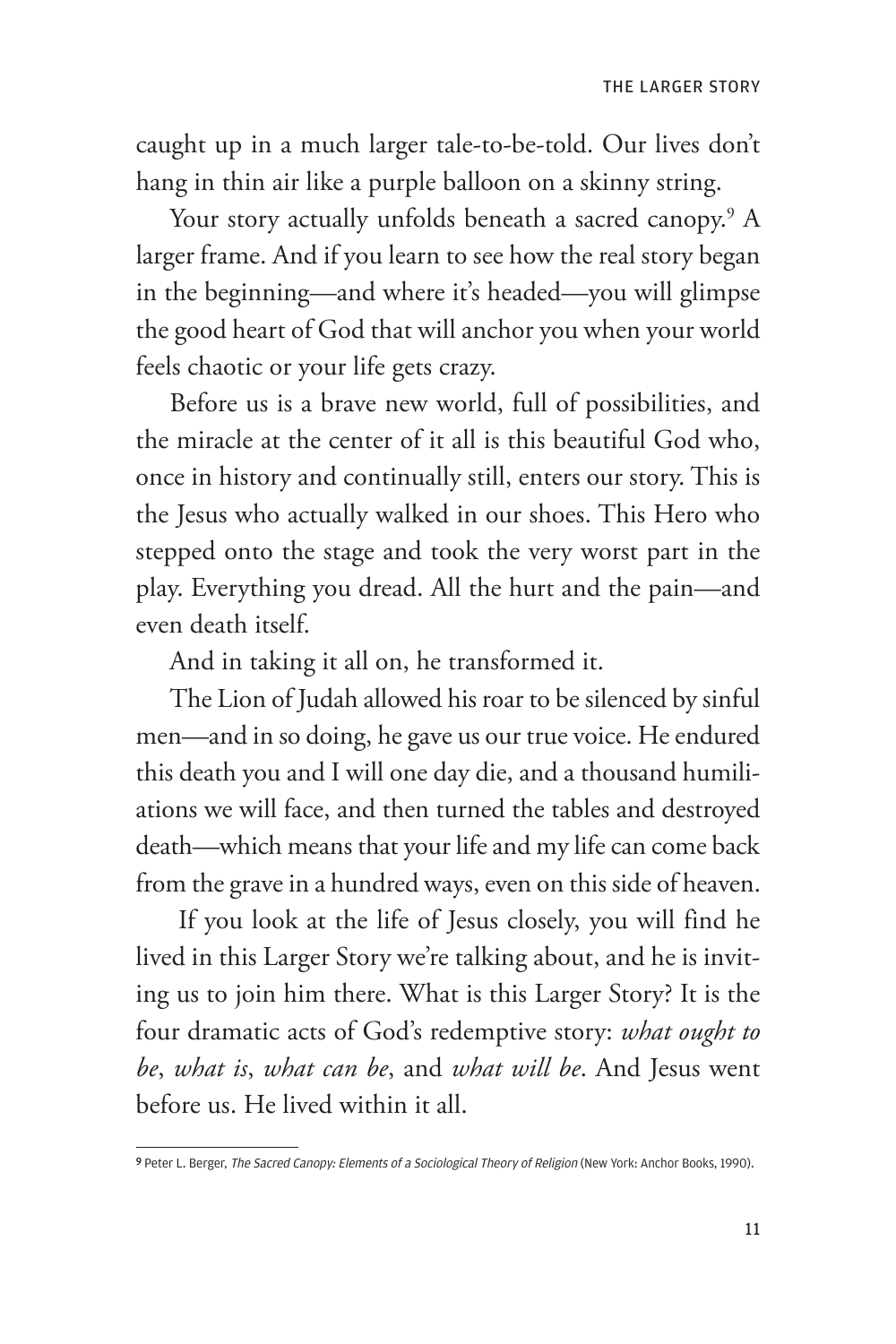- He was present in creation, enjoying his handiwork this world—as it truly ought to be. This world—as it truly *ought to be*.
- He likewise experienced this sin-stained life as we do: haunted by death, with the echoes of just-missed goodness, in the fallen reality of *what is*.
- His death and resurrection simultaneously opened amazing possibilities for what life, even on this planet, *can be.*
- His promise of life to come, which is beyond all that we can think or imagine, is the guarantee of *what will be*. 10

Here, in this Larger Story, we can find meaning and perspective and hope in our particular journey.

In my own life, I probably would have remained despondent if I thought the news my son shared on that phone call was the end of the story. I think it's true that if your story is the only reference point, there isn't much to hold on to in times of disorientation. There's nowhere to place yourself when the zigs and zags of life throw you off track.

But because you and I live inside the Larger Story, we live in the anticipation of where God will take us. An

<sup>10</sup> Many thanks to Mike Metzger, whose writing helped us see that the classic Christian categories of Creation, Fall, Redemption, and Restoration-the four-chapter gospel-can be roughly translated into the categories of what ought to be, what is, what can be, and what will be. See Michael Metzger, "Living the Gospel in Culture," Ideas for the Common Good, accessed May 27, 2019, http://208.106.253.109/essays/living-the-gospel-in-culture.aspx.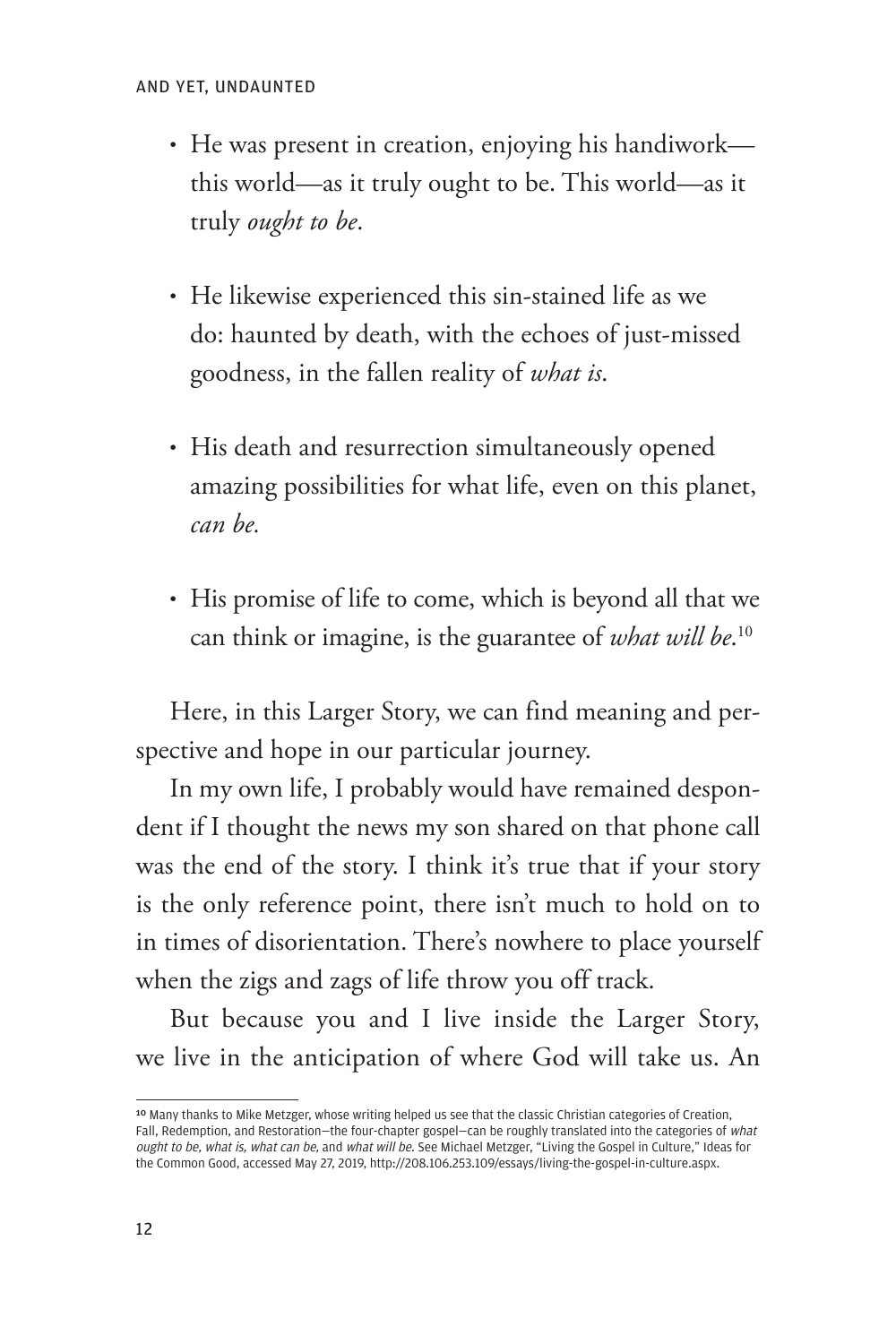undercurrent of hope flows in the worst of circumstances. *What can be*. Redemption.

Our particular redemption showed up in another phone call, this time announcing the birth of a little girl. Sydney is her name. She is the gift of an Hispanic birth mother who chose to push past the taboo of adoption in her culture and give her child life at no small cost to herself. Sydney came to my son and daughter-in-law with a head full of black hair, making throaty little noises from the day she arrived, her own baby way to reach out and "talk."

She is now a beautiful six-year-old who throws back her head and laughs as she insists on changing her princess outfit four times a day, complete with sequin tennis shoes and an armful of bracelets. A sister and a brother have joined her.

Honestly, there are moments when these children break into big smiles and it feels like I'm peeking behind a veil. I get a tiny, heart-stopping glimpse of what Isaiah calls the splendor of the Lord.11 And *it takes my breath away.*

I am tasting and seeing the goodness of the Lord. It comes in a different package from what I originally pictured and yet, oddly enough, that only makes me more aware of what many would call *grace*.

As we learn to trust this God we cannot control, his goodness becomes more tangible and real. Following God down paths we thought we'd never walk can be strangely liberating. And sometimes, those wild detours in our lives turn out to be the actual paths we were looking for all along.

 $11$  Isaiah 61 $\cdot$ 3, niv.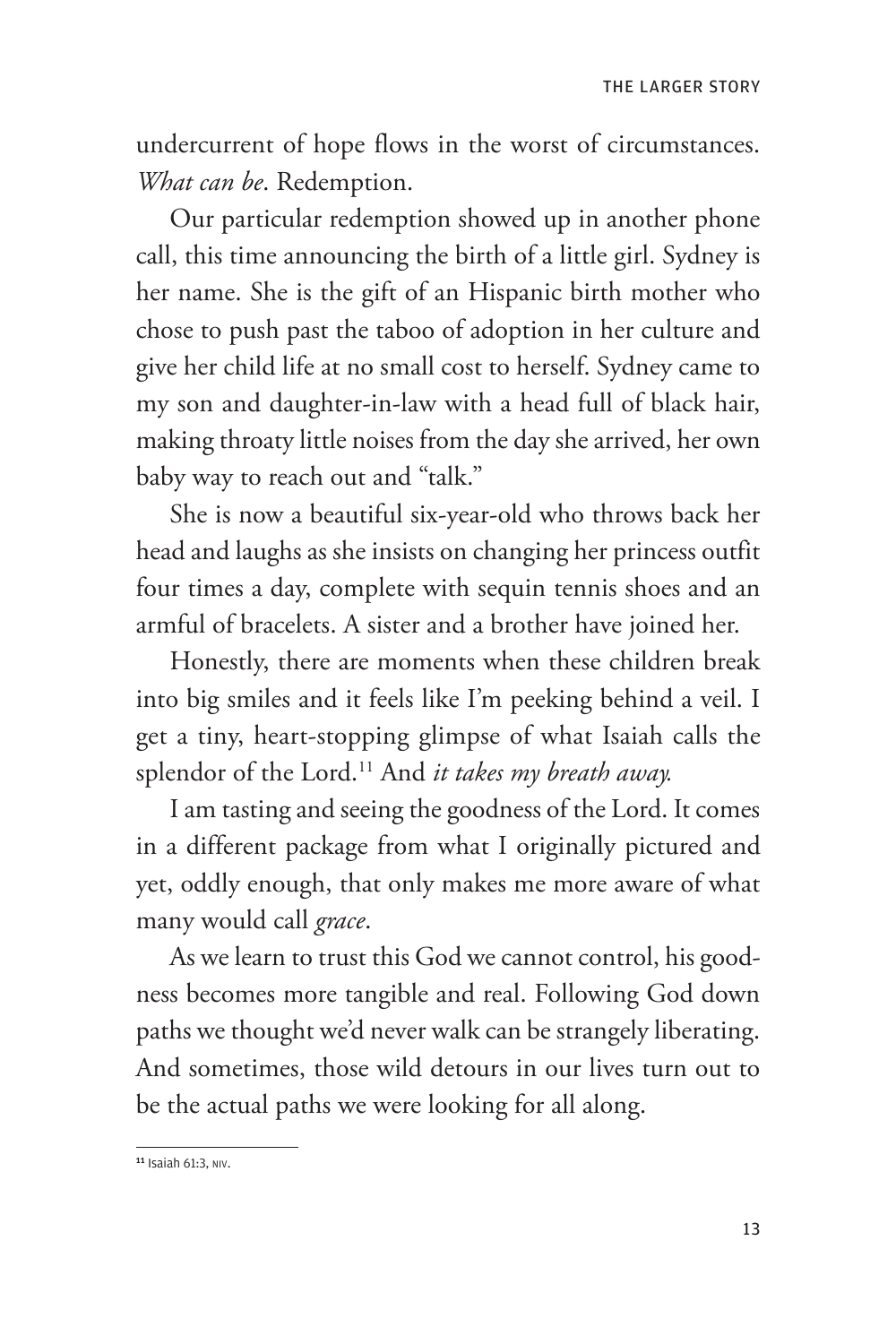Christians are fond of calling the gospel "Good News." We have the audacity, if you think about it, to claim that the gospel is unique, shout-it-from-the-housetops good news. Yet if that gospel shrinks to mean that Christ has come simply to fulfill my (even very good) dreams, I will end up disillusioned. If the gospel in my head is just about making life work out now, I am more lost than I know. For when the dream doesn't materialize, I will feel stranded. It will look like God has tricked me. Like he simply does not deliver. Like he is not good. And the gospel will not sound like good news at all.

If you long to journey through your story with hope, with your heart intact and able to love, you need to see yourself within the Larger Story of God. The gospel in its entirety will show you how you were created, why this world always leaves an ache, and how you can thrive within the hope of what is to come. What you do with that ache and that hope largely determines your life. But you do not walk this path alone. The power of the risen Christ will help you smile at the future, because you've been let in on the secret truth.

There is more, more, more to come.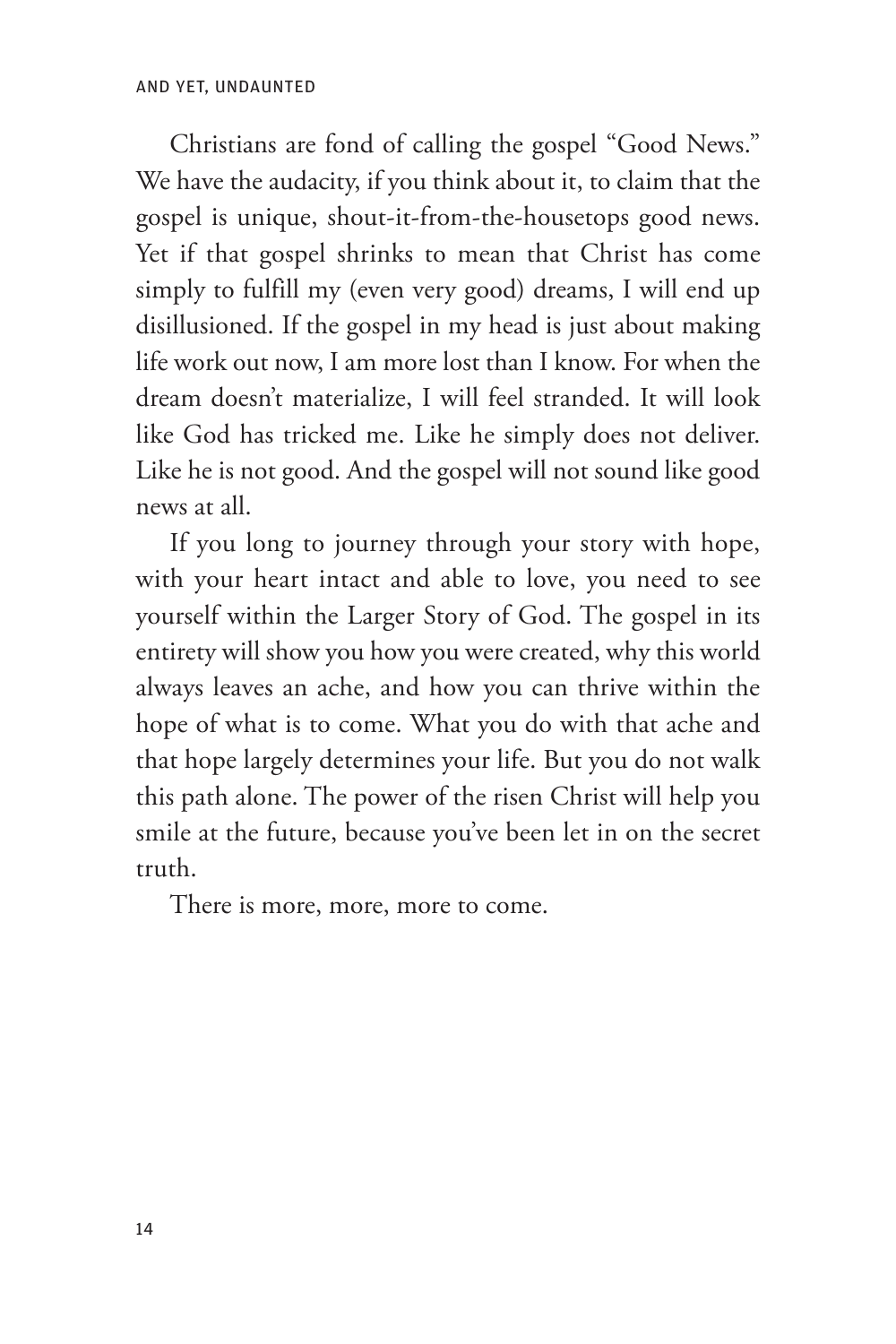<span id="page-26-0"></span>Reflections on

## **THE LARGER STORY**

- **1.** What is most engaging to you about the thought of living inside the Larger Story, where the greatness of God's goodness revealed in the gospel envelops your life? What actual difference could it make for you?
- **2.** Paula describes several times where life has "taken [a] chunk out of [her] hide." Take a few minutes to reflect on something in your life that hasn't gone according to script, where your life has zigged when you thought it would zag.
- **3.** In what ways have the unexpected turns in life challenged your faith in God's goodness? What brings you back to an awareness or a hope of experiencing God in the midst of life as you encounter it?
- **4.** One of the most beautiful places in Scripture where the gospel is on display is Isaiah 55. Read through the passage on the following page, thinking about your own journey in the Lord. Where do you feel "thirst" and where do you take your "thirst"? What is God asking of you here?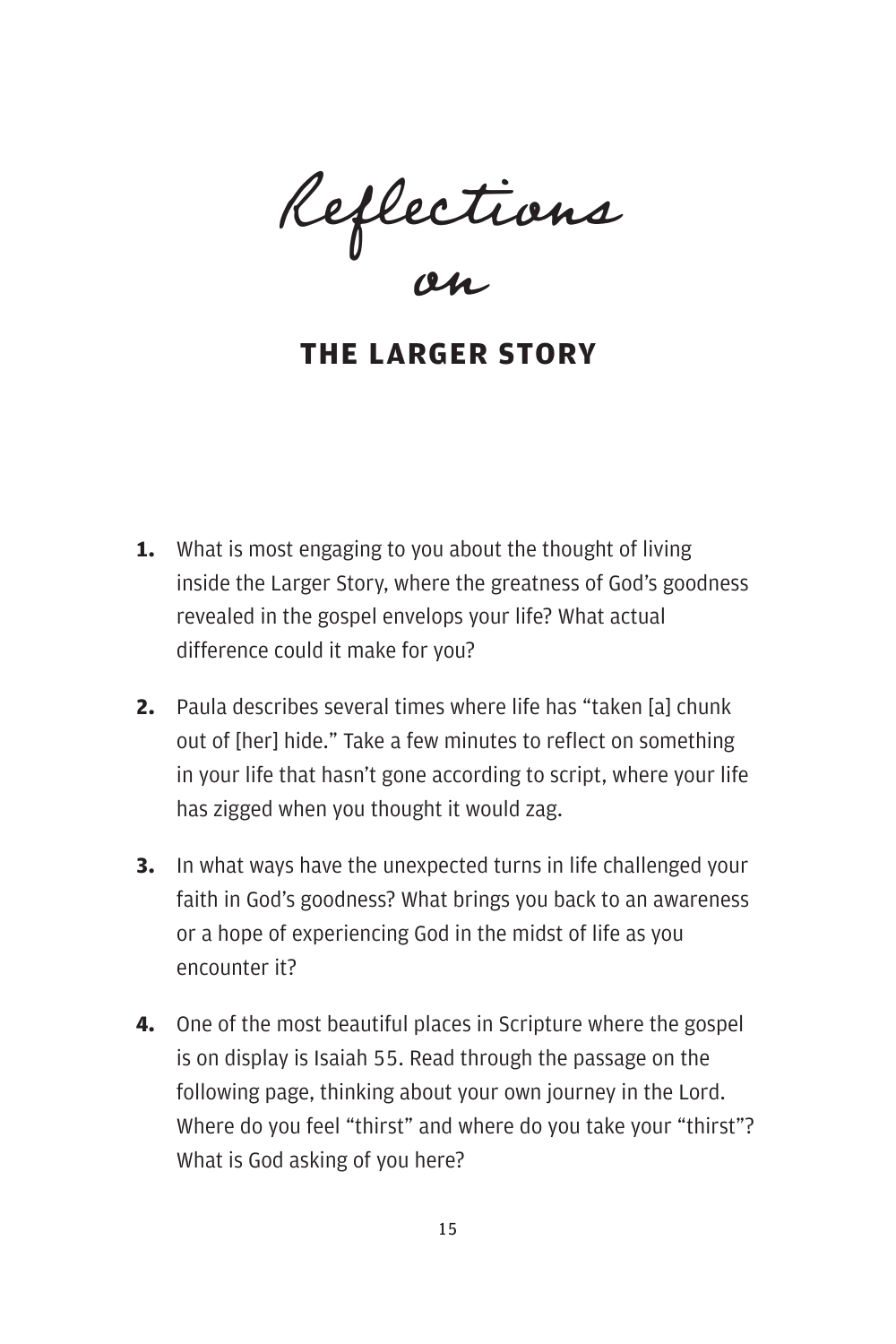Come, everyone who thirsts, come to the waters; and he who has no money, come, buy and eat! Come, buy wine and milk without money and without price. Why do you spend your money for that which is not bread, and your labor for that which does not satisfy? Listen diligently to me, and eat what is good, and delight yourselves in rich food. Incline your ear, and come to me; hear, that your soul may live; and I will make with you an everlasting covenant, my steadfast, sure love for David.<sup>12</sup>

**5.** We are hungry, thirsty people, lost in a broken world. In the next piece of Isaiah 55, you are hearing the plea of God's heart for us. How would you put this in your own words? What do you hear God saying?

Seek the Lorp while he may be found:

call upon him while he is near;

let the wicked forsake his way,

and the unrighteous man his thoughts;

let him return to the Lorp, that he may have compassion on him,

and to our God, for he will abundantly pardon.

For my thoughts are not your thoughts,

neither are your ways my ways, declares the Lord. For as the heavens are higher than the earth,

<sup>12</sup> Isaiah 55:1-3.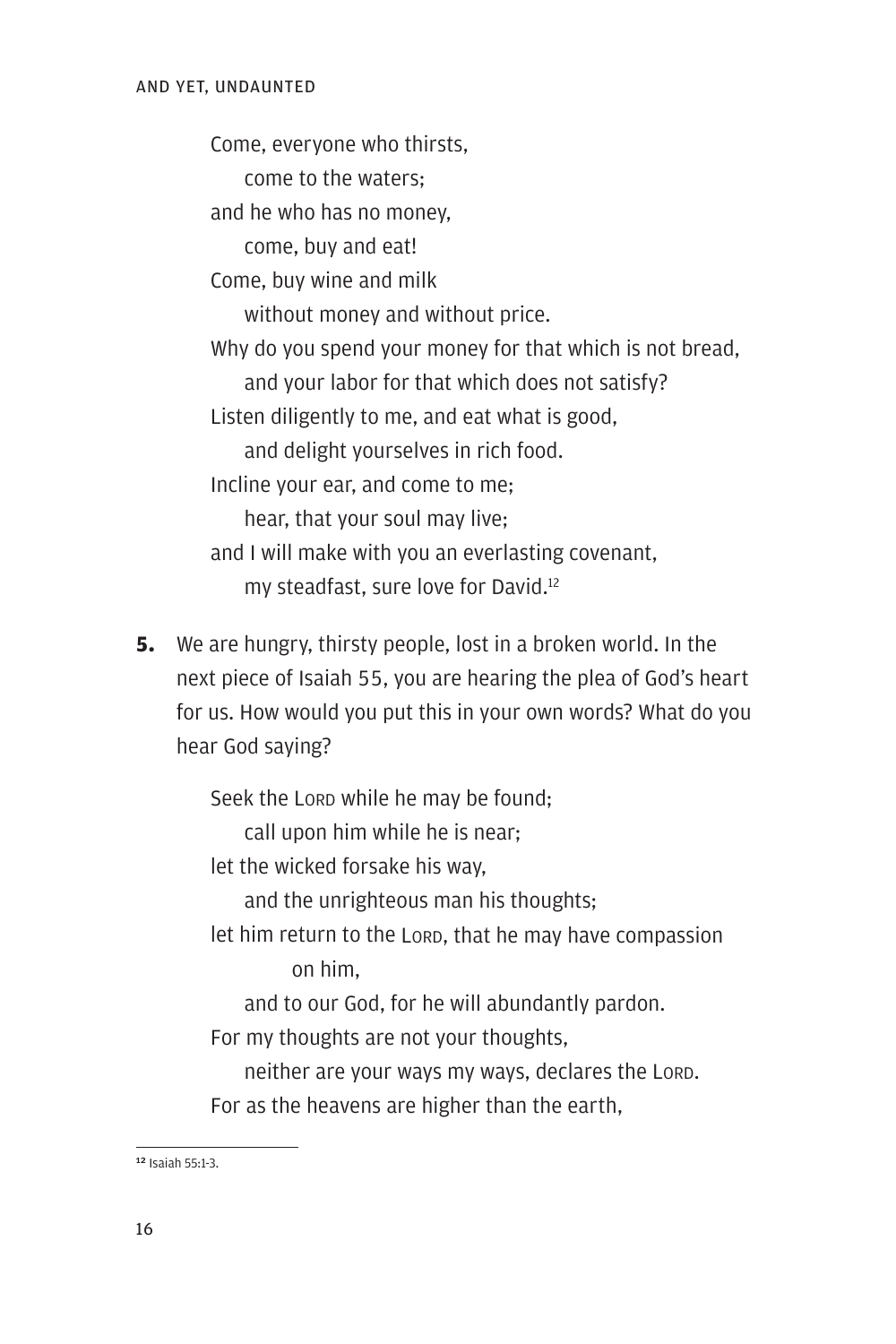so are my ways higher than your ways and my thoughts than your thoughts.<sup>13</sup>

**6.** How does this last piece of Isaiah 55 speak to where you find yourself? Where do you find comfort? Where are you challenged?

> For you shall go out in joy and be led forth in peace; the mountains and the hills before you shall break forth into singing, and all the trees of the field shall clap their hands. Instead of the thorn shall come up the cypress; instead of the brier shall come up the myrtle; and it shall make a name for the Lord. an everlasting sign that shall not be cut off.<sup>14</sup>

**7.** Perhaps the best part of the gospel is that whatever is happening in your life is never the end of the story. How does the promise of living in a much Larger Story affect the way you look at your life in the present?

<sup>13</sup> Isaiah 55:6-9.

<sup>14</sup> Isaiah 55:12-13.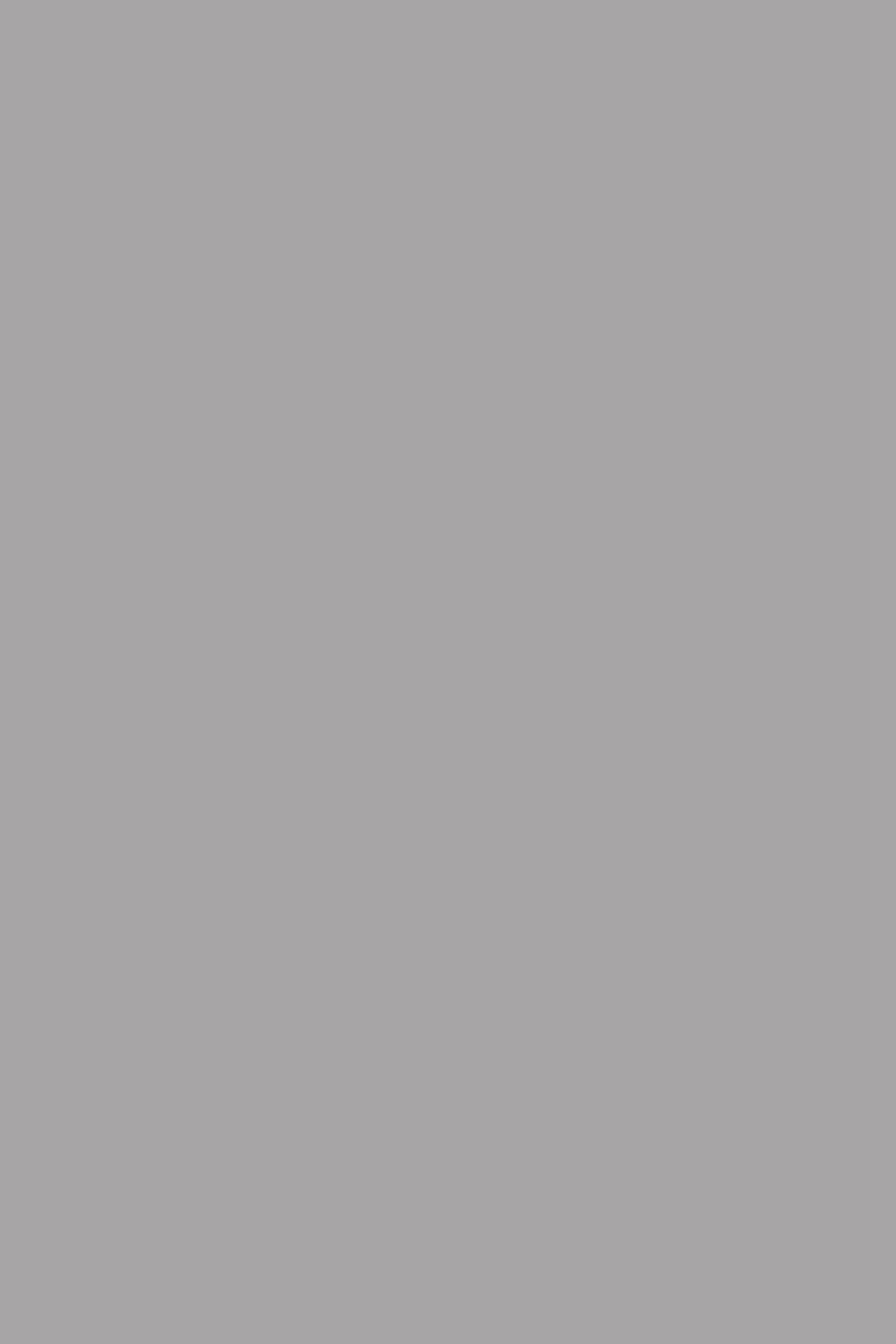<span id="page-30-0"></span>What Ought to Be

**CREATION**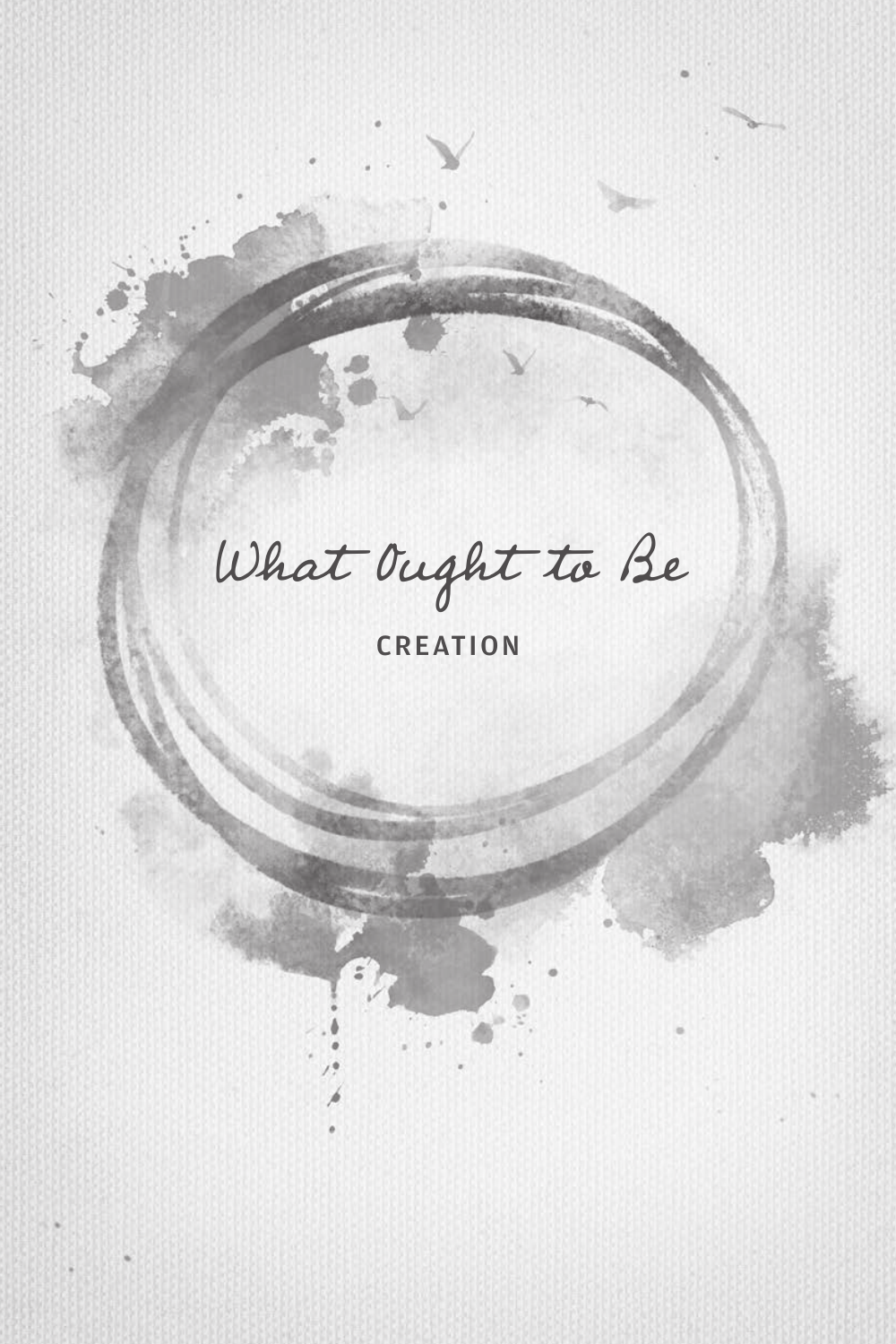WHAT IF EVERY NEED we had were met or possible to meet? In the Bible, the book of Genesis paints a picture of life as our creator intended it—life without lack, where humanity was created and called to be fully connected with God, with one another, and with the creation itself. Our first parents, Adam and Eve, strolled easily with God. They were freely naked with each other. And when they weren't naming the animals, they were cultivating gardens full of beautiful and tasty fruit. Rich worship, real human bonds, meaningful work.

No wonder God declared the whole scene very good.

What might an *ought-to-be* life look like today?

The living God of the universe would be walking with you, everywhere, present as an honored Father for whom your respect and love were ever deepening. His eyes would be twinkling, and he'd smile at you like a parent with his cherished young child, or a father whose daughter danced with her groom. Your days would be filled with some amazing combination of worship and laughter, conversation and silence.

With your other friends, you could share your heart and dreams without fear—no shame, no need to watch your back. You would experience relational bonding without bondage. Your family would thrive. With men and women alike, you wouldn't have to protect your beauty, hide your gifts and talents. Unmarred, those things would pose no threat to others or invite another's ill intent.

You would live free of evil lurking at your doorstep, of fear hanging in the shadows. Innocence would reign. No broken promises; no dreams crumbling to ashes. You could count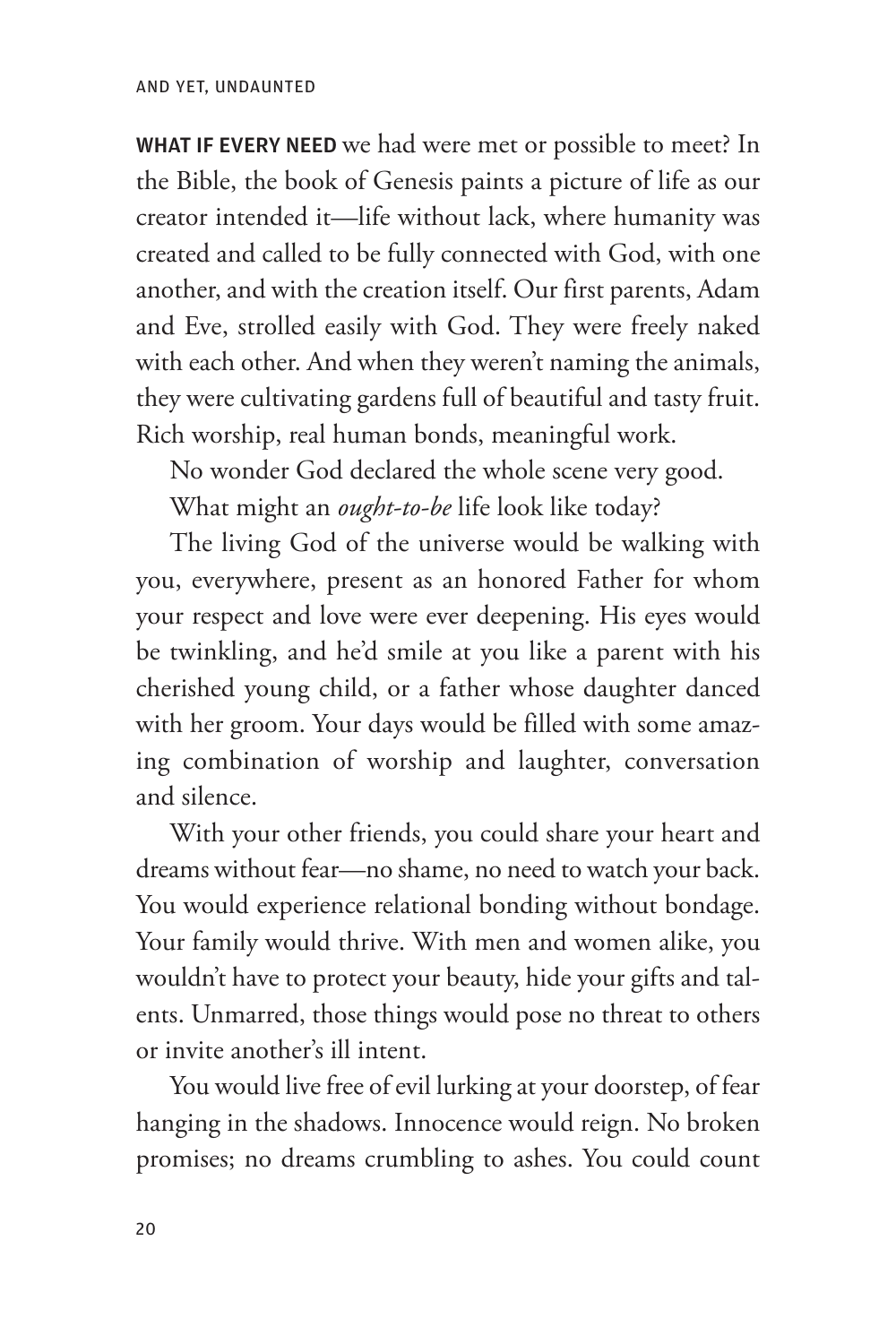on tasting the fruit of your labor; things would really work as designed. And, at a far more mundane level, you wouldn't have to moan over your emerging double chin or less-thansculpted arms.

By returning to an image of how things could have been, we can remind ourselves of the goodness of God's original design—of how things *ought to be*. This goodness is an integral part of our Creator God—goodness that he has designed, goodness that he longs to share, goodness that never goes away.

This memory of the Garden is a visceral knowledge that we were created for a world where all is as it should be. We were made for more than we can ever quite lay hold of in this life. This awareness alone is proof we aren't crazy when we find ourselves longing, even in the best of times, for that elusive something. To the contrary—when we listen to what our longings tell us, we are on the cusp of discovering something (and Someone) very, very good.

And so we ask this question on our journey into hope: *What do our longings reveal about the goodness of the God who created all things, including us?*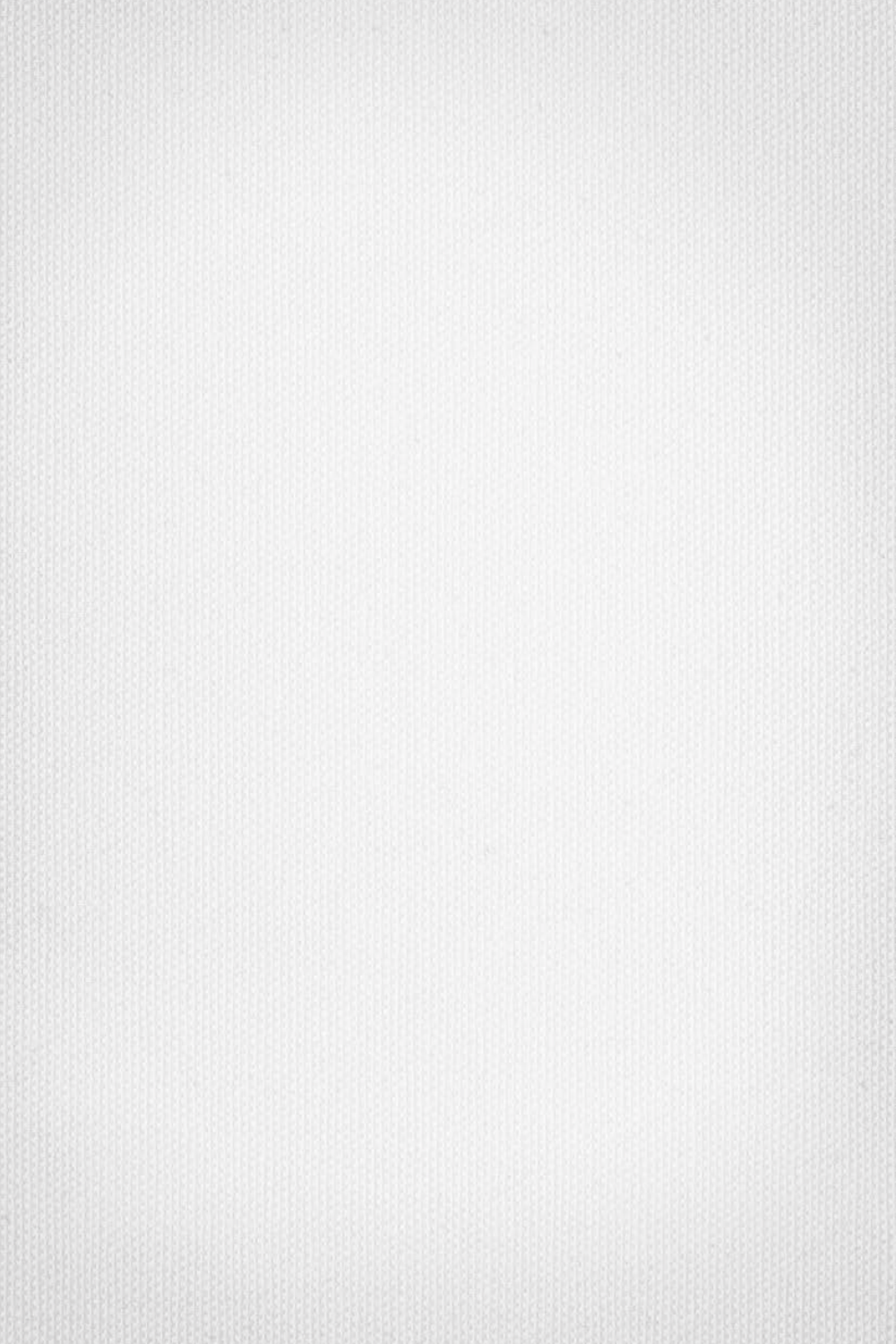#### CHAPTER 1

# <span id="page-34-0"></span>**LONGING FOR MORE**

*It Helps to Know You Aren't Crazy*

## Connally

I remember a time in my early forties when I discovered the importance of knowing and honoring the *ought-to-be* life. It was a sultry summer evening, and I'd just come from a five-o'clock church service. Taking Communion and singing corporately had been particularly sweet joys for me moments where the veil between heaven and earth seemed to grow thin and the fragrance of eternity wafted in. As I received the bread and the cup, my worship had flowed with abandon.

Driving away from that service in my convertible, I realized that I had been refueled for the work that lay ahead of me. We have all been called to cultivate fruit just as Adam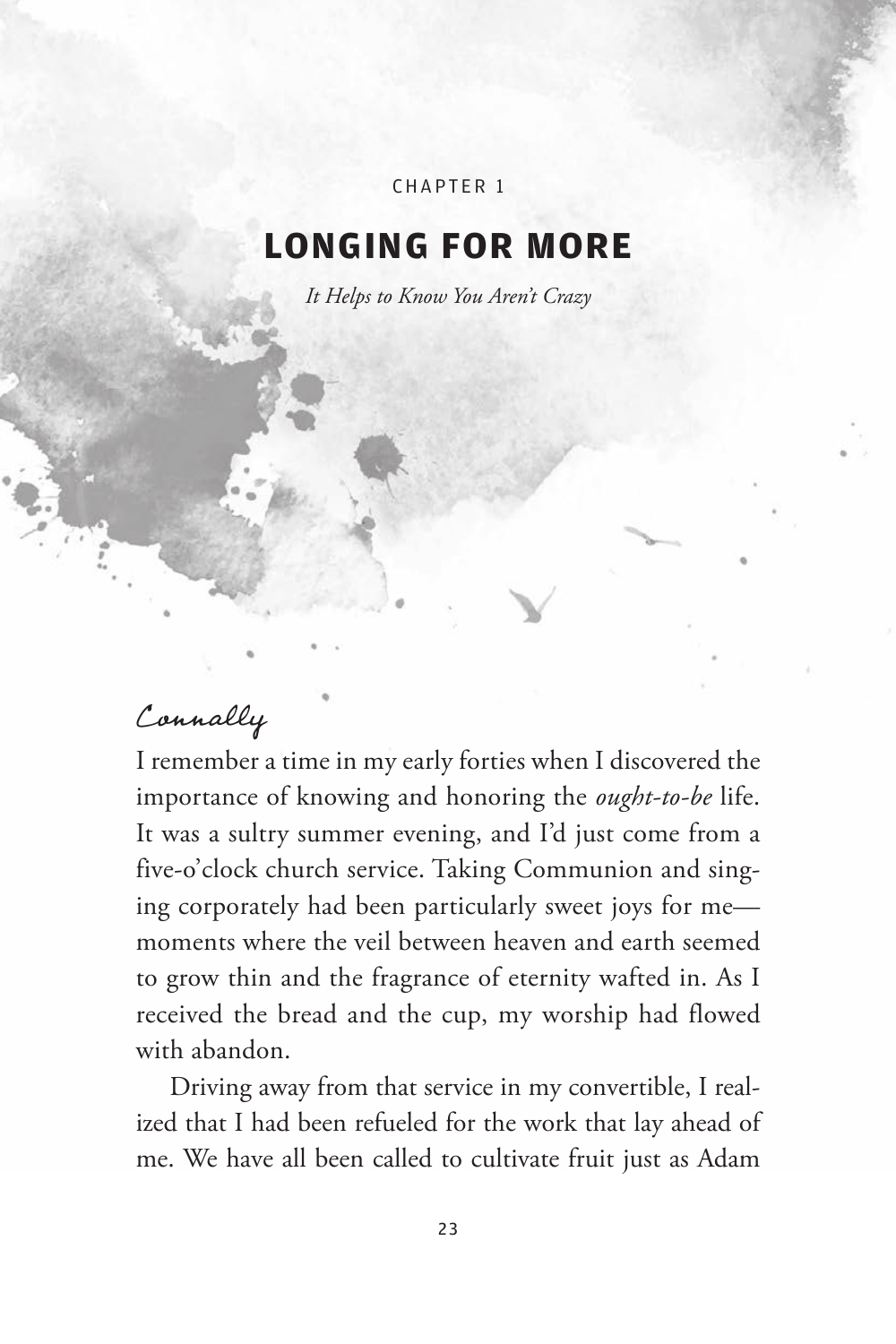and Eve were; my current version was working for an international ministry—writing, speaking, and mentoring. And that night, after I encountered the Lord so deeply, the lifeblood for my work seemed reinvigorated.

But in that same moment, even as I felt fundamentally grateful for God's gifts, I also felt the concurrent, toofamiliar twinge of unmet longing. I was—after years of praying and getting hundreds of others to do the same (and even writing a book on the topic)—still single. This didn't bother me most days anymore. But every now and then, sitting unpartnered at church touched this place in me. It was a strange irony: With my heart opened wide in the Lord's presence, my quiet, background disappointment was free to come to the light. I could stroll with the Lord in the Garden, so to speak, and I could cultivate good fruit in the world around me. But nakedness—intimacy, being *known*—with an Adam? And a family of my own? Well, all of that was perpetually elusive.

Of course I knew—intellectually, and even in a chunk of my heart—that finding a partner was not the whole story. So much relationally good, substantive human connection was woven like gold thread into my life—friends close by and around the country with whom love flowed back and forth. In that sense, I really did have the relational piece at least *halfway* there. But if I were honest, the relational gap still felt real. As if this was not how life was supposed to be, at least for me. And tonight, I felt tired of this snake pit in an otherwise beautiful Garden.

I legitimately doubted that it was purely in my power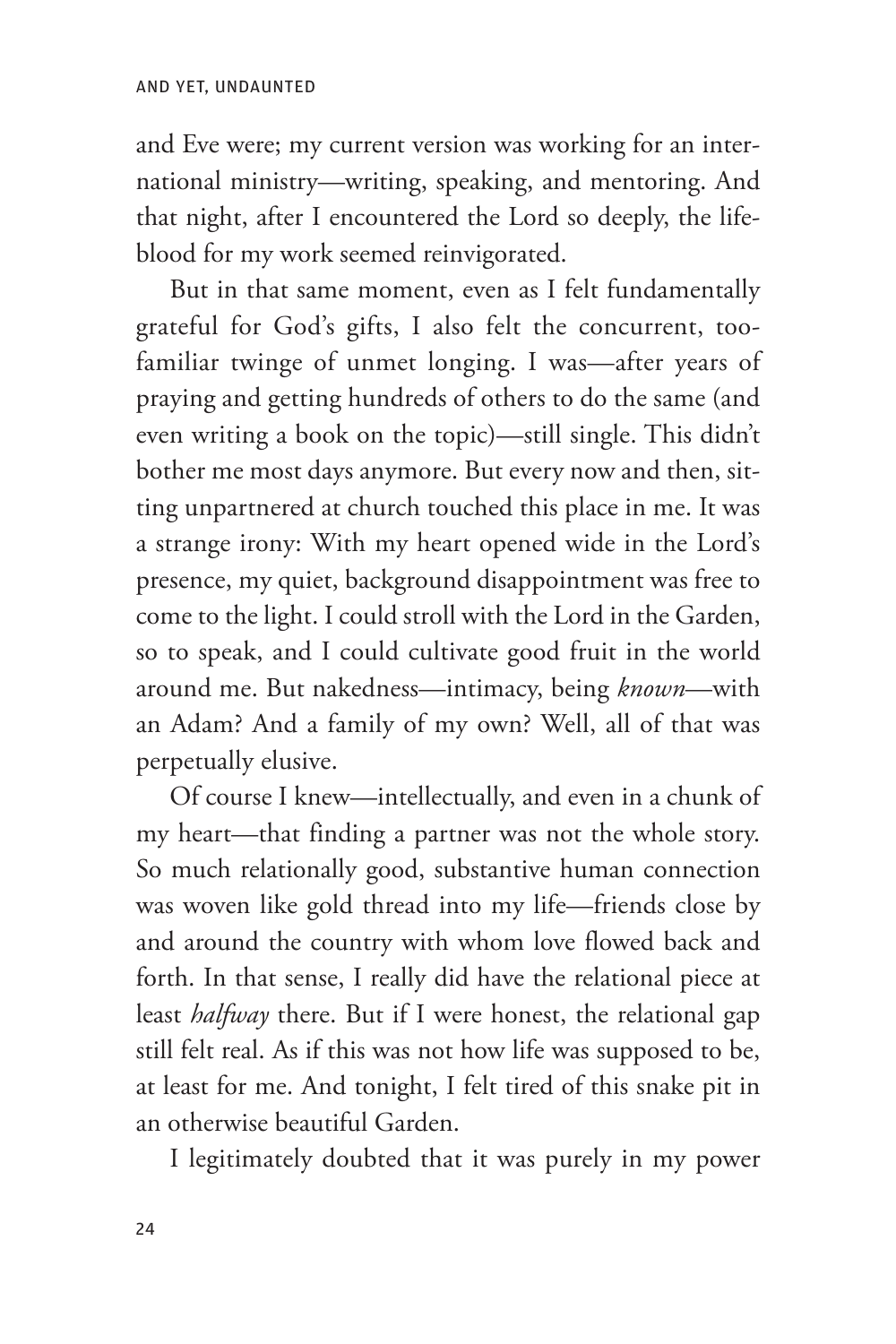to fill the gap, to meet my own longings. I'd done my part for the past twenty years. Worked on my stuff. Been open to date a lot of men, even when we weren't a very good fit. Recently, I'd even ventured with a friend into my first-ever speed-dating experiment at a snazzy bar.<sup>15</sup>

But at this moment, driving in my car, I suddenly felt the very strong pull to do anything possible to get rid of the gruesome gap. It just felt too bad. Why should I put up with this ridiculously noisy, unmet longing that I didn't have the power to fill?

I considered ways to silence the noise. Maybe that longing for a literal bridegroom needed to be totally spiritualized—I could forget flesh-and-blood guys and realize that Jesus was my husband and my ministry organization, my family. There was *some* truth in that, after all.

Or perhaps that longing for someone special to build my life with needed to be treated as dead weight, no longer meriting my time, attention, and care. Or cynically tossed—with rolling eyes and a knowing scoff—into the "cheesy" category by this smarter woman who now knew better.

But even as I contemplated these options, something else crept into my imagination: that Genesis-shaped mosaic of how life *ought to be*. It glimmered, faint at first, like gold in the light of a dim candle. But its light grew, and in no uncertain terms, it radiated its ancient, simple truth: *These longings* 

<sup>15</sup> Actually, this was telling. There was the yoga lover whose joy was balancing his chakras. Next was the ex-Mormon missionary trying to find a new path. Then the handsome, divorced tennis pro who offered to give me lessons. Last was the brilliant Jewish doctor who listened to me for two minutes and told me that though I was "great to talk to," I was clearly looking for a Christian, and he hoped I could find one. He even joined me in scanning the room, and our eyes met again in recognition that the odds weren't in my favor.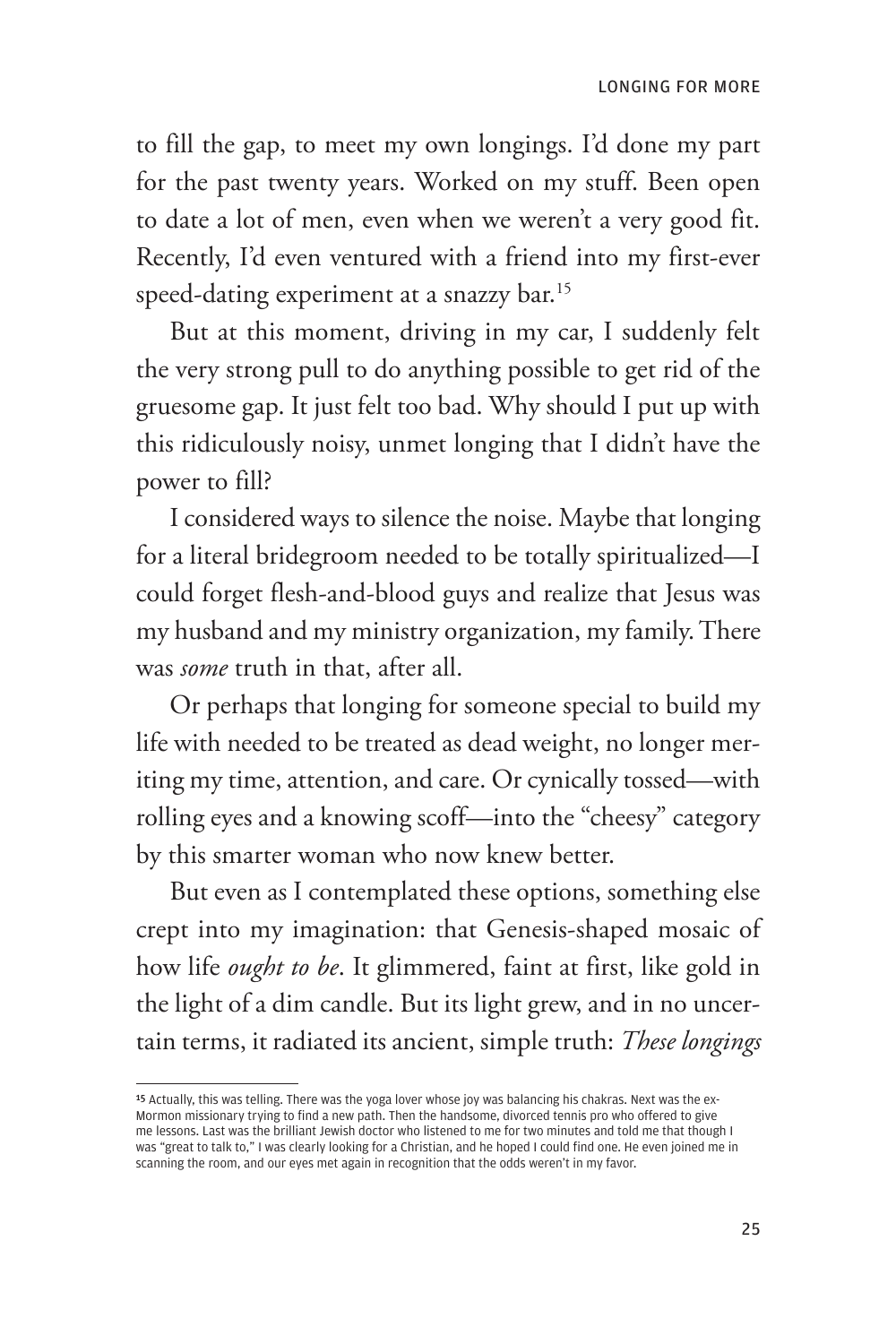*for connection—with God, with others, and with creation—are right and good. I've made you for this.*<sup>16</sup>

There was no promise of a certain kind of future. No insight into big next steps. No guarantee I'd get that for which I was made. Only the increasingly vivid reminder that wholeness came into being from the heart of our good Creator God. This was the way he'd originally designed life for his beloved image bearers. For you. For me.

It was admittedly painful to recognize that a beautiful aspect of life as it *ought to be* was frustratingly beyond my control. Perhaps you've felt this too: the pain of a genuine good always just beyond your reach. But I didn't have to excise a piece of my heart. To risk wanting that goodness while accepting that it may not ever be mine—was not and never could be foolish. Risk meant remaining a human with an open and a living heart.

Laying my head down on my pillow that night, I realized how close I had come to buying the lie that there's no such thing as an *ought to be* in this life. The lie had such appeal. How simple it would be to tidily decide that good worship, good bonds, and good work were nice if you wanted them and could get them. But if you didn't or couldn't, no worries. Just pick the bits of the package you liked or could make happen (like worship or meaningful work), discard the rest,

<sup>16</sup> There is a God-made beauty in female union with good male strength, but—of course—not every woman on the planet wants (or needs) to get married. C. S. Lewis offers a lovely reminder in That Hideous Strength that many women "can bypass the male and go on to meet something far more masculine, higher up, to which they must make a yet deeper surrender." In a profound sense, Jesus really is the consummate husband for women and men alike. And, at a far earthier level, one only needs to know one or two married women to realize that the idea of marriage is not the same thing as an actual lifetime commitment to a particular man with all *his* aches and unmet longings. In other words, marriage is a good to be desired, but not a "must" to be demanded. (C. S. Lewis, That Hideous Strength: A Modern Fairy-Tale for Grown-Ups (New York: Scribner, 1996), 312).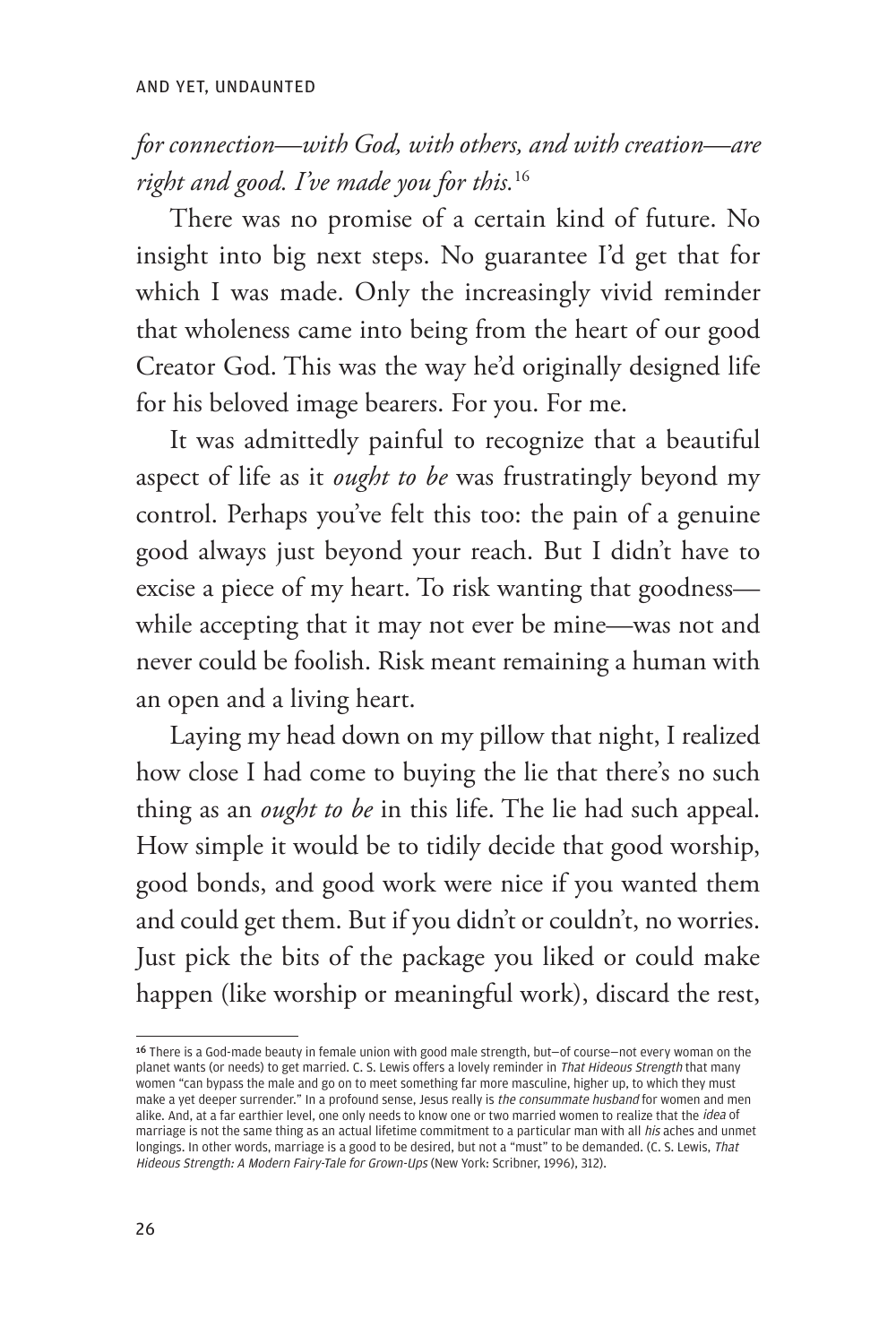and watch the gaps disappear. Cut yourself off from the achy parts of your own humanity, and then—presto!—pain gone. Move on with your life.

This lie had come so close to sounding like wisdom for the journey.

God had not shut off that desire in me that, for whatever reasons, had remained an open ache for longer than I would have ever imagined. But that meant I was actually holding on to God's gift of my own heart. That gentle, Genesis-shaped reminder had done its work, telling me that my urge to merge wasn't crazy, nor should it be unnaturally aborted. To the contrary, that reminder gave me the courage to once again offer my whole heart—gaps and all—to my creator. Then, while gratefully laying hold of the real good in my life—like a great church, a lot of friends, committed extended family, and meaningful work—I could keep moving forward.

### KNOW HOW IT WAS SO YOU CAN LIVE WELL WITH HOW IT IS

## Paula

When Connally and I teach about life as it ought to be, there's a predictable reaction. We brace ourselves for it. People get angry. Frustrated. They are only more aware that their "best life now" is a far cry from what they envisioned. Good worship, relationships, and work feel like tales from another planet.

In the Garden, everything we were created for was abundantly present. And if we put ourselves into the first few chapters of Genesis, I suspect we'll find our breath taken away.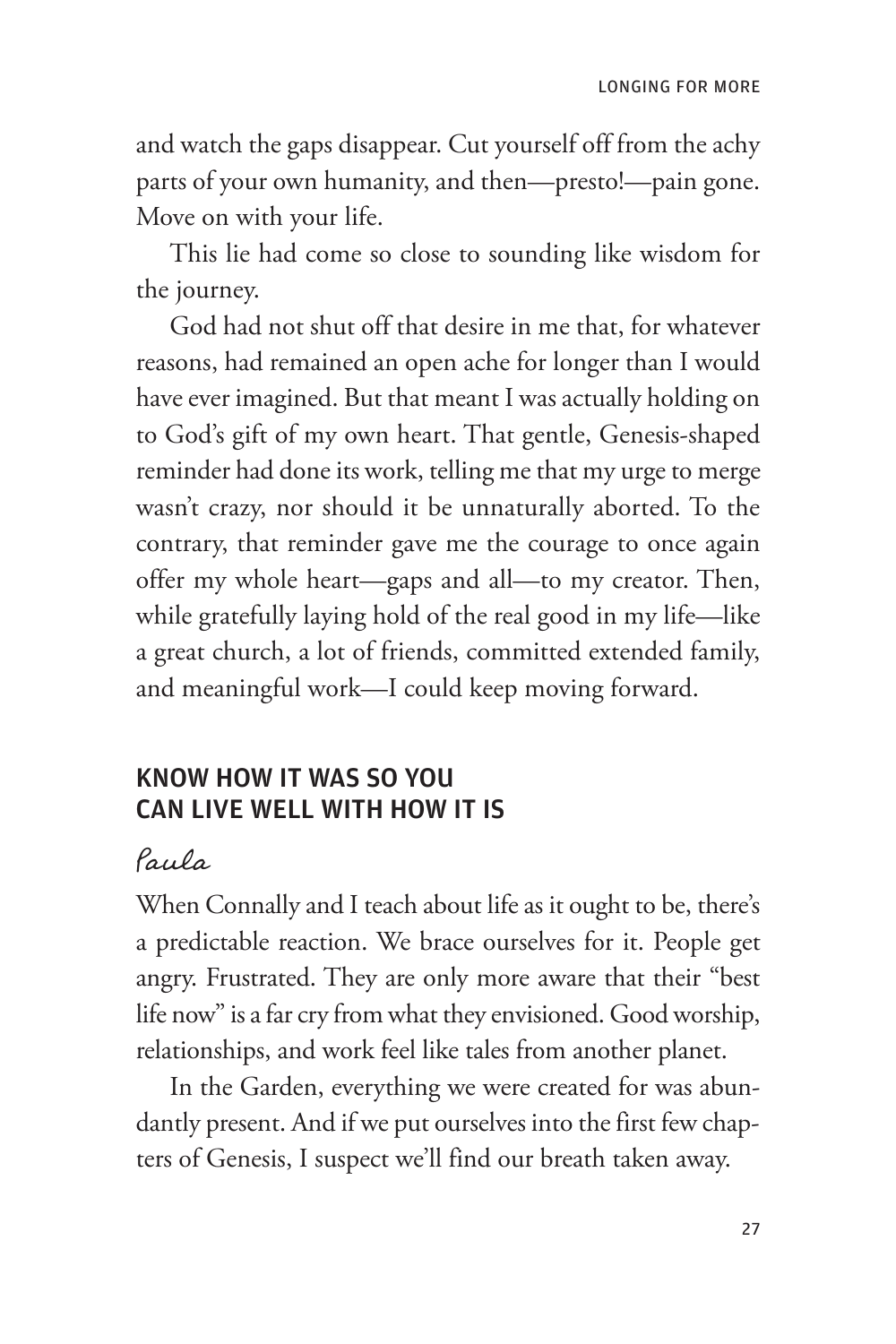In the Garden, we know who we are. Our Father is the one who has been in relationship with the Son and the Spirit forever. Our Father is the creator. Our Father is the one who has made us, male or female, in his image.<sup>17</sup> From the outset, we are relational and creative, strolling with our Father in the cool of the day. Can you sense the contentment?

We stroll, too, with one another. For Adam has seen Eve and knows that "at last" he has one to whom he can hold fast. And Eve, made of the same stuff as Adam, knows the goodness of oneness with this man. They are naked, but there is no shame between them, no self-conscious preoccupation, no quiet disappointments.18 Words like *lonely* or *lost* haven't even made it into the lexicon. Our identity is secure. Surveying the situation, our Father declares it all—and you can almost see the smile on his face—very good.<sup>19</sup>

But it's not just good in our relationship with our Father or each other. We are planted smack in the middle of a world where instead of fighting with the creation around us, we are blessed in our stewardship of it.<sup>20</sup> Imagine bluebirds, dolphins, cows, and earthworms all delighting in their place in the created world, even as we delight in them. If there were mosquitoes, they weren't biting. And our work in this garden? God's instructions are simple: Cultivate this amazing creation; bring out its fruitfulness. Multiply the edible beauty that surrounds us.<sup>21</sup> We get to grow tomatoes, so to speak,

<sup>17</sup> Genesis 1:26-27.

<sup>18</sup> Genesis 2:23-25. 19 Genesis 1:31.

<sup>20</sup> Genesis 1:26.

<sup>21</sup> Genesis 2:9.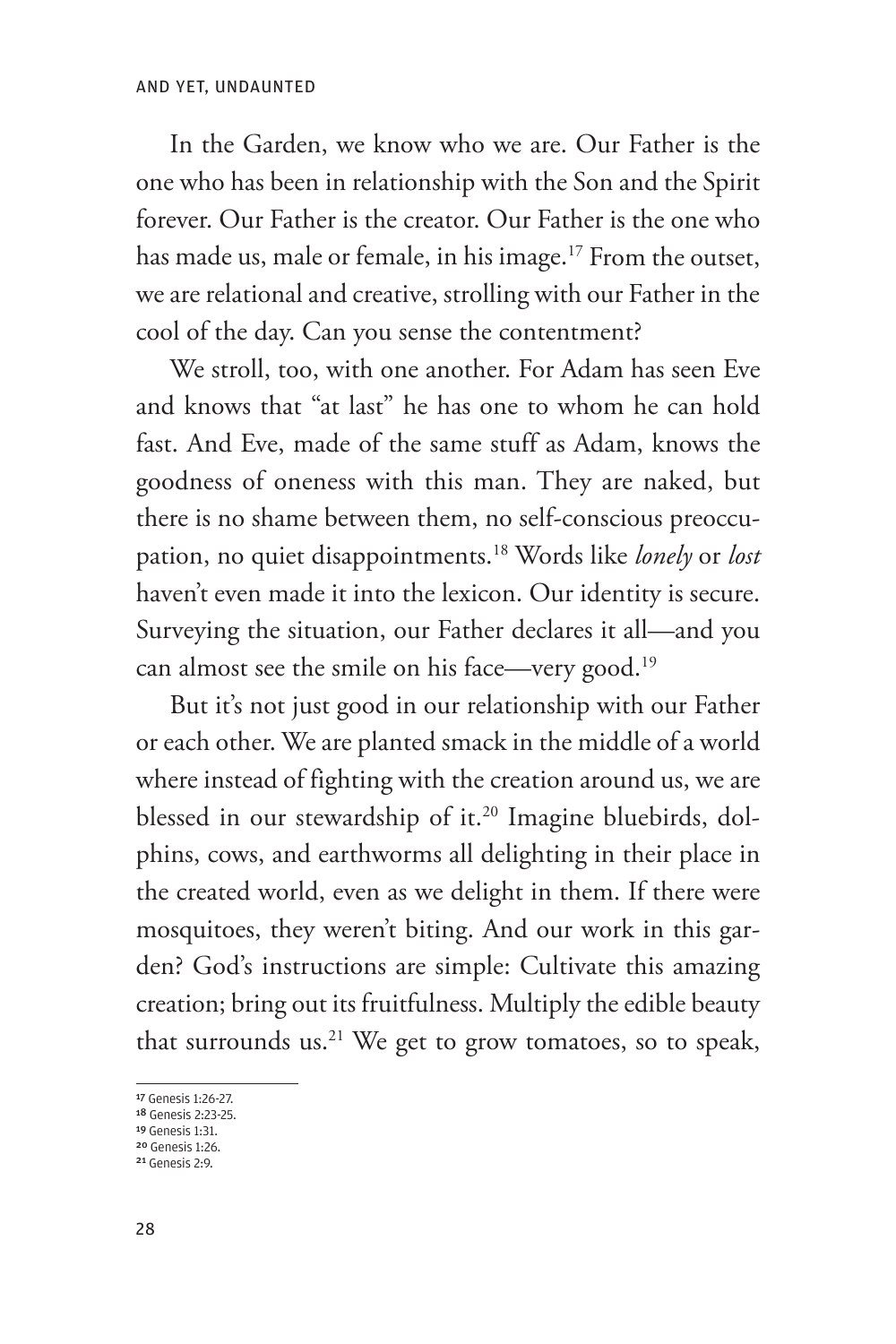Longing for More

without the slightest threat of aphids. And we are called to turn our ripe tomatoes into a salad that would make the Barefoot Contessa proud.

Sigh. Our hearts ache for what we lost. If we stare at the here and now of our lives, we know that even our best relationships and achievements are missing something. We can see litter in the landscape of the dreams that have died. And that ache can turn to anger and frustration easily. Very easily.

There's a great temptation to just *deny the ought* of life as God intended. To pretend it doesn't matter. To numb out and take a class in French cooking. But even though we're tempted to pretend that things are okay when something inside us knows they're not, here's the truth: Pretending and avoiding is a crazymaker.

Some part of your soul knows the real scoop. Your family gatherings should indeed be glorious affairs—with no one kicking you under the table. Ministries are meant to flourish, not fall apart. Your body is literally made to bear children.

The world should not be this way.

Oh, that you could hear the heart of God echoed in your disappointment. You really aren't crazy. There's something terribly amiss. What you are dealing with is so far from God's intention that he gave his Son to transform what is to what could be.

And one day what *could* be—*will* be.

One summer, after surgeries and infertility treatments had failed, Brady and I sat on the back porch, overlooking the Appalachian mountains, both, in our own way, mourning.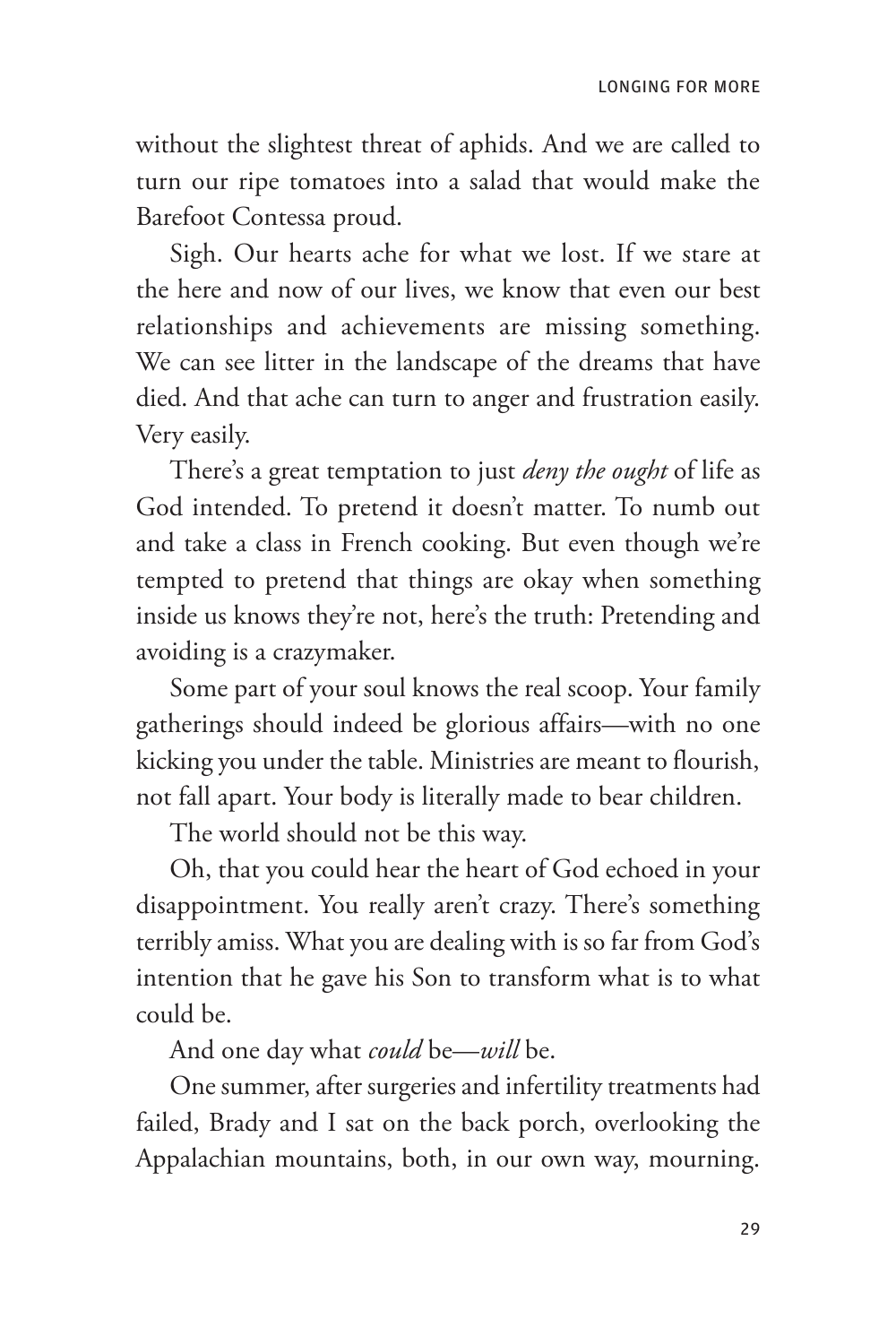For Brady, I think it felt like God had played a dirty trick on him. None of his friends had, as yet, encountered a roadblock this severe. I remember saying, as though the words were put in my mouth, "You know, every single cell of my body—and yours—is fallen. Every cell bears the mark of the Fall." Eventually, that reality is inescapable.

The Fall, the brokenness of *what ought to be*, might show up as diabetes or infertility or a chronic illness. But it shows up for everyone. You aren't crazy to feel the loss.

If that Genesis story is really something more than just an old fable, your disappointment makes perfect sense. Your lament is just as it should be. You aren't crazy to feel the ache.

Rather, the ache is *the first stop on the train to hope.* 

The contrast between how life *ought to be* and what happens in a fallen world can take your breath away. But the truth in that gap opens up something extraordinary: the opportunity to experience your longings—with hope, without bitterness, and without shame.

#### LEARNING TO LOVE YOUR LONGINGS

Years ago, I stumbled on a book called *Addiction and Grace*. 22 The author, Gerald May, wrote it mostly for the community of recovering people who suffer from a tangible addiction.

But the further I read, I realized that May was saying something more: Addiction is our universal human

<sup>&</sup>lt;sup>22</sup> Gerald G. May, Addiction and Grace: Love and Spirituality in the Healing of Addictions (New York: HarperOne, 1991).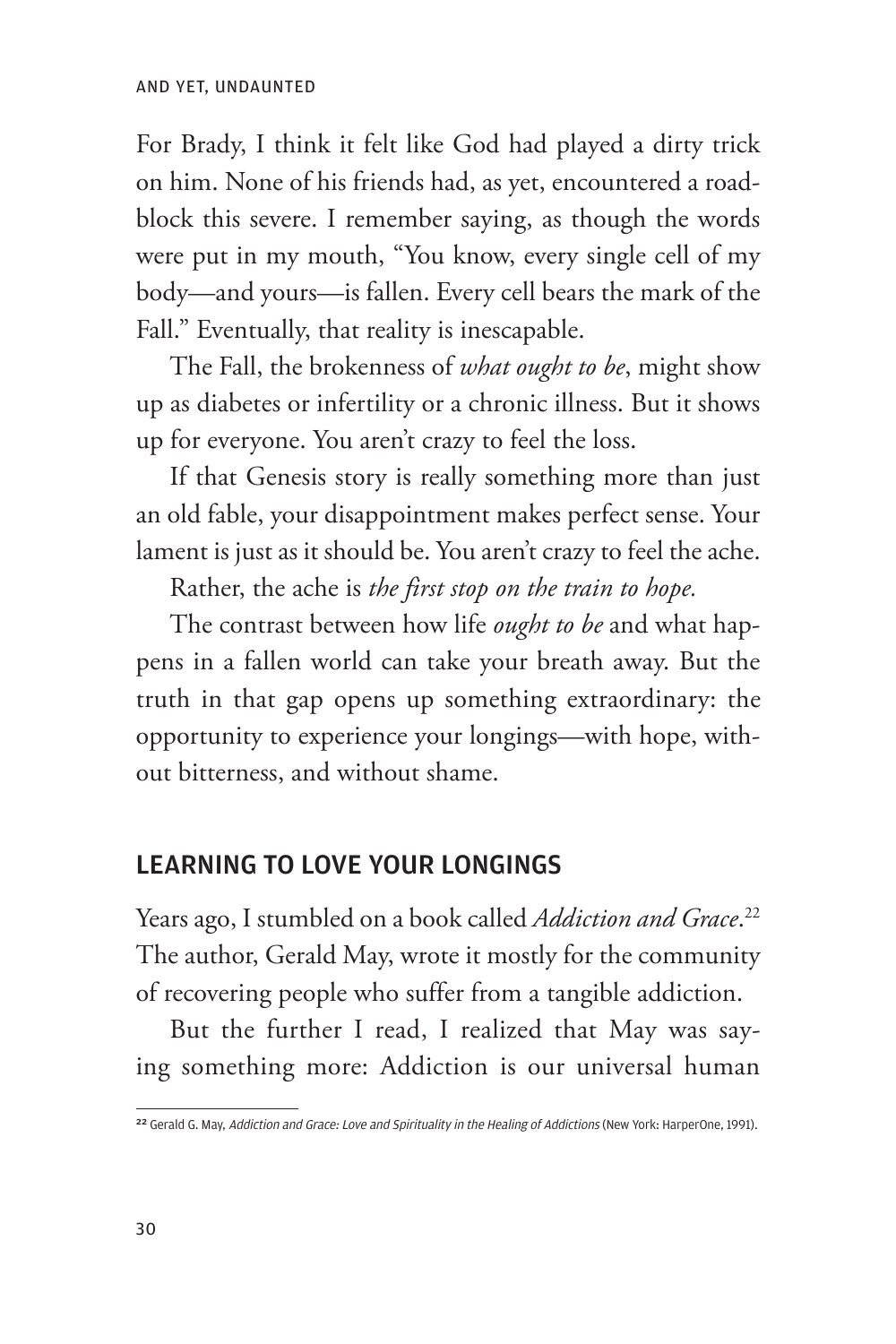dilemma. I, me, us . . . we become overly attached to states of being, particular experiences, people whose approval we crave, familiar identities, and sometimes, a substance like alcohol or food.

In a profoundly human sense, our addictions are where our longing for the Garden shows up.

So what intrigued me was May's claim that in the recovery community, people do not make progress until they come to *love their longings.* He said that to live as a child of God is to live with love and longing, an ache for a fullness of love that's never quite within our grasp. That ache is meant to prepare us for the embrace of God. And so, in the meantime, we must come to love our longings.

To live as a child of God is to live with love and hope and growth—but it is also to live with longing, with the ache for a fullness of love never quite within our grasp. Our attitude toward that ache can prepare us for an embrace with God. We must come to love our longings.

In our longings, God is pulling us back to his original intent for us, to a deeper understanding of the Garden. As we own those longings and take them to God, we can wholeheartedly receive whatever fruitful directions he opens to us—day to day, moment to moment. Or in a phrase my recovery friends have taught me well: We take the next right step. Only in owning desire, taking it to God, and risking with others can we be delivered from the shadow world.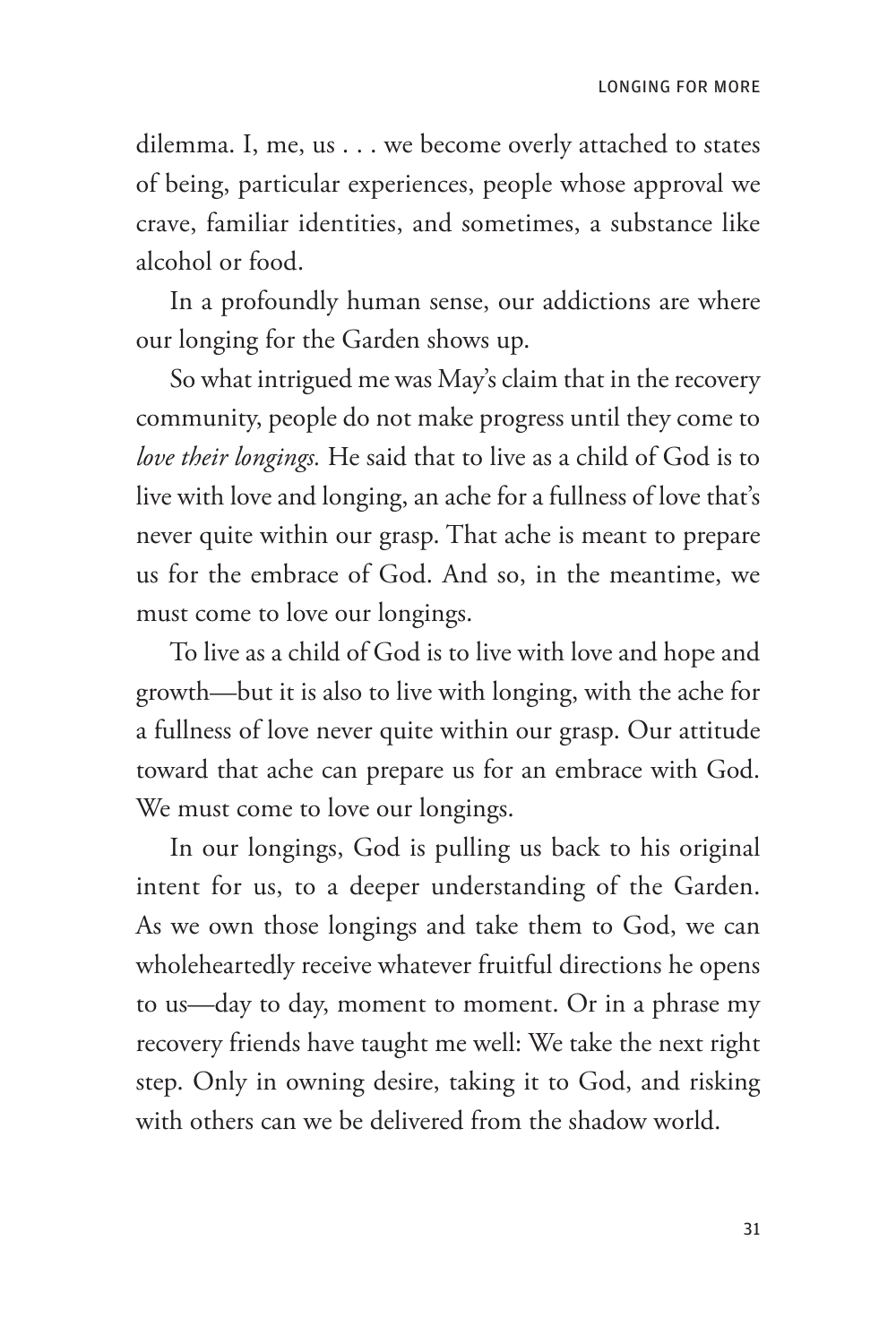Loving your longings can take endlessly different shapes, but it is not an esoteric exercise:

- Perhaps you have moved to a new city and don't have anything like a sense of community there. Let the longing in this moment give you courage to seek out the community you were created for.
- Or you are painfully aware that your job doesn't remotely fit your gifts or your desires. Let your longings take you past the fear of making the phone calls that could open a door.
- Or you long for healthier, more trustworthy relationships. Perhaps for you, this means admitting to God and a friend or two that your occasional snarky comment might be cutting off the relationships you were meant to enjoy—the first step toward wholeness and trust.

## LONGINGS AS A GUIDE TO HOPE

Our longings point us toward the goodness of God. When we look at how life *ought to be*—how God created it in the beginning—we see clearly that God wills our good.

Look at what he made you for in the beginning—really look there. Do you think he will leave you stranded outside the Garden forever? Will not his goodness track you down in a hundred meaningful ways? That's how the familiar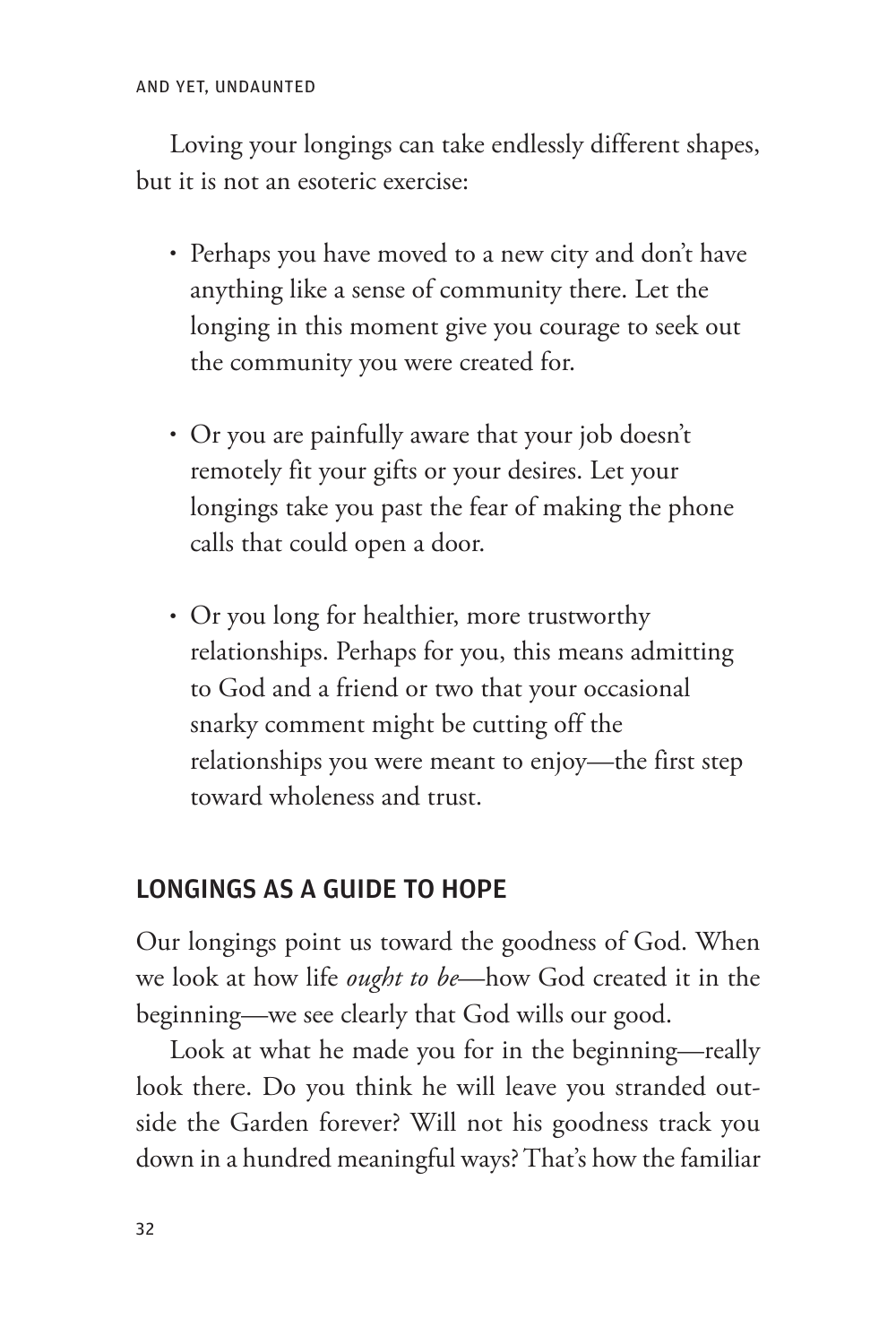Psalm 23 ends: God will pursue you, tracking you down not to nail your hide to the wall but to show you his goodness and mercy.23 Now, goodness and mercy may not appear in the form you pictured, or in the time you thought was right. But your longings can keep your eyes open—because in due time, God's goodness will appear. And you don't want to miss seeing that because you stuffed all those longings away.

Loving your longings widens the lens for how you look at life. You were created for more than this world will allow you to experience. But all is not lost. There are tastes and glimmers of God's original mercy now—and that helps us trust him in places where the fog is thick and heavy. There is permission to *exhale*.

Going forward, live with one eye looking over your shoulder, a gaze that includes all that God longs to give you—his original intent for you. That gaze will steer you down the path that leads to life now. It will comfort your disappointment. You won't just stuff it all in the attic, behind the notion that you're crazy.

Though they are just the beginning of the story, your longings for *what ought to be* are essential to the journey.

<sup>23</sup> Psalm 23:6.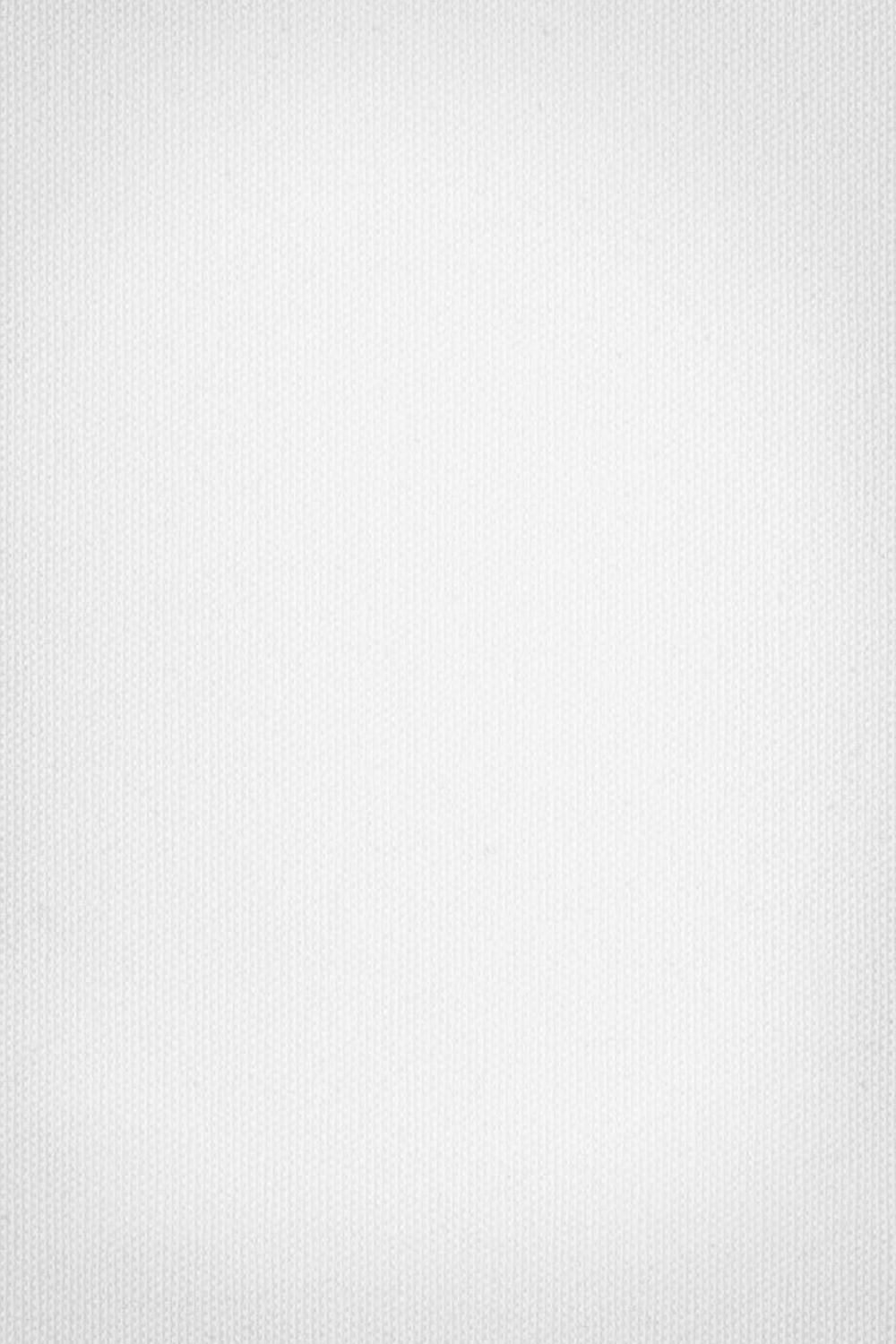<span id="page-46-0"></span>Reflections on

## **LONGING FOR MORE**

- **1.** What does it mean to you that the life you are living is not really the world that God created you for? Where do you find hope in that?
- **2.** Open up the Bible and read the second chapter of Genesis in a leisurely, I-am-there way. Take a few moments to let yourself walk around in that world where "it's all good," where all is as it should be. God is so immediately present in your relationships and your work. Nothing is missing. Nothing is wrong. What in this picture most strikes a note of wistful longing in you? Why?
- **3.** What does the Garden say to you about the character of God and his original desire for your life and all humans?
- **4.** When you realize what a far cry this world is from the life God created you for, you can either shut down your heart or let the longing drive you to God. Where have you tended to shut down desire and longing in your life? Why?